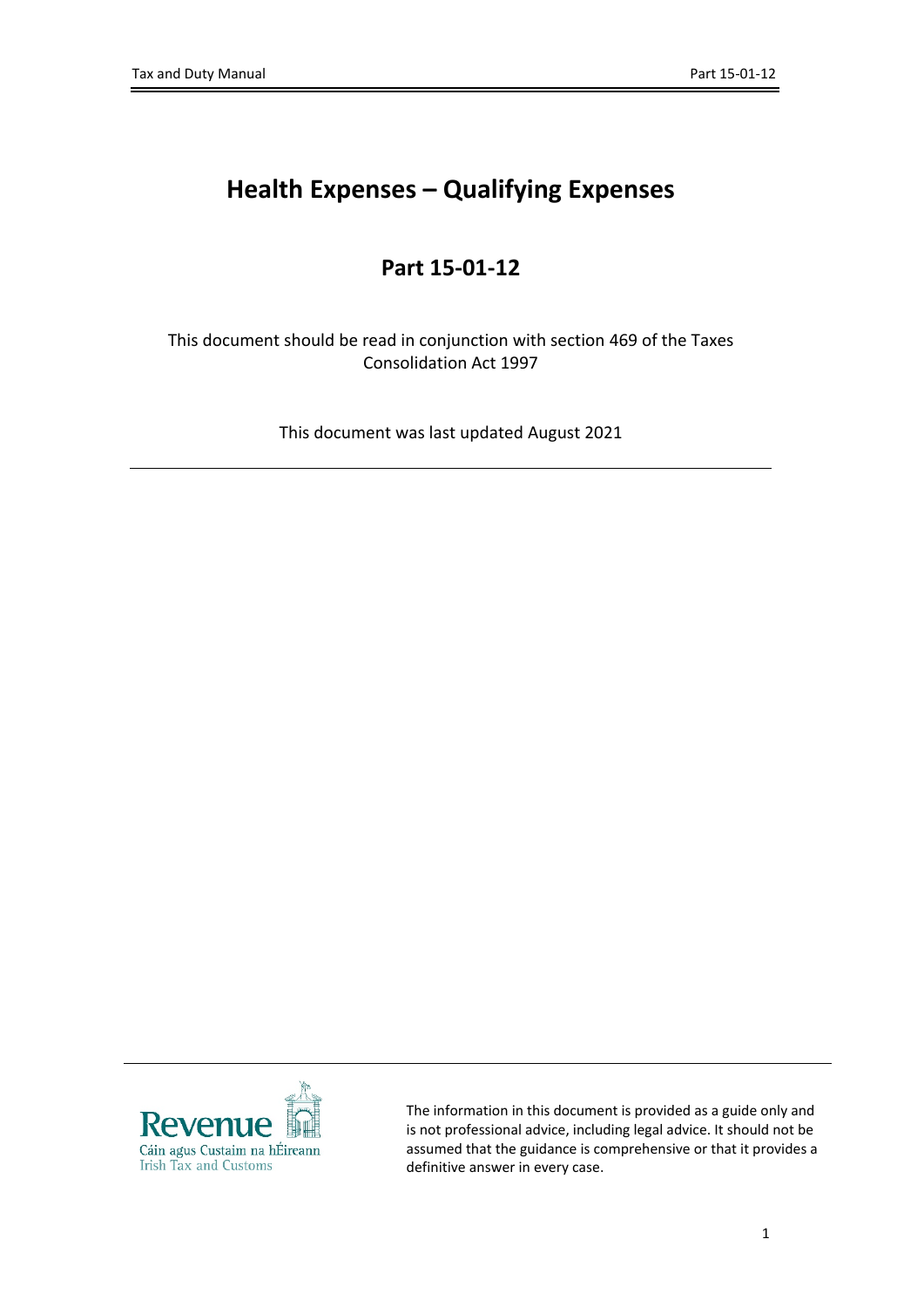# **Table of Contents**

| 1              |     |                                                                         |  |  |  |  |  |
|----------------|-----|-------------------------------------------------------------------------|--|--|--|--|--|
| $\overline{2}$ |     |                                                                         |  |  |  |  |  |
|                | 2.1 |                                                                         |  |  |  |  |  |
|                | 2.2 |                                                                         |  |  |  |  |  |
|                | 2.3 |                                                                         |  |  |  |  |  |
| 3              |     |                                                                         |  |  |  |  |  |
|                | 3.1 | Diagnostic Procedures Carried out on Advice of Practitioner7            |  |  |  |  |  |
|                | 3.2 |                                                                         |  |  |  |  |  |
|                | 3.3 |                                                                         |  |  |  |  |  |
|                | 3.4 |                                                                         |  |  |  |  |  |
|                | 3.5 |                                                                         |  |  |  |  |  |
|                | 3.6 |                                                                         |  |  |  |  |  |
|                | 3.7 |                                                                         |  |  |  |  |  |
| 4              |     |                                                                         |  |  |  |  |  |
|                | 4.1 |                                                                         |  |  |  |  |  |
|                | 4.2 |                                                                         |  |  |  |  |  |
|                | 4.3 |                                                                         |  |  |  |  |  |
|                | 4.4 |                                                                         |  |  |  |  |  |
|                | 4.5 | Splitting the Cost of Health Care Between Individuals 13                |  |  |  |  |  |
|                | 4.6 |                                                                         |  |  |  |  |  |
| 5              |     | <b>Nursing Home Care</b><br>.14                                         |  |  |  |  |  |
|                | 5.1 |                                                                         |  |  |  |  |  |
| 6              |     |                                                                         |  |  |  |  |  |
| 7              |     |                                                                         |  |  |  |  |  |
| 8              |     |                                                                         |  |  |  |  |  |
|                | 8.1 |                                                                         |  |  |  |  |  |
|                | 8.2 | Taxpayer Chooses to Receive the Treatment Outside the State 21          |  |  |  |  |  |
| 9              |     | Specific Categories of Patients - Specific Illnesses or Disabilities 22 |  |  |  |  |  |
|                | 9.1 |                                                                         |  |  |  |  |  |
|                | 9.2 |                                                                         |  |  |  |  |  |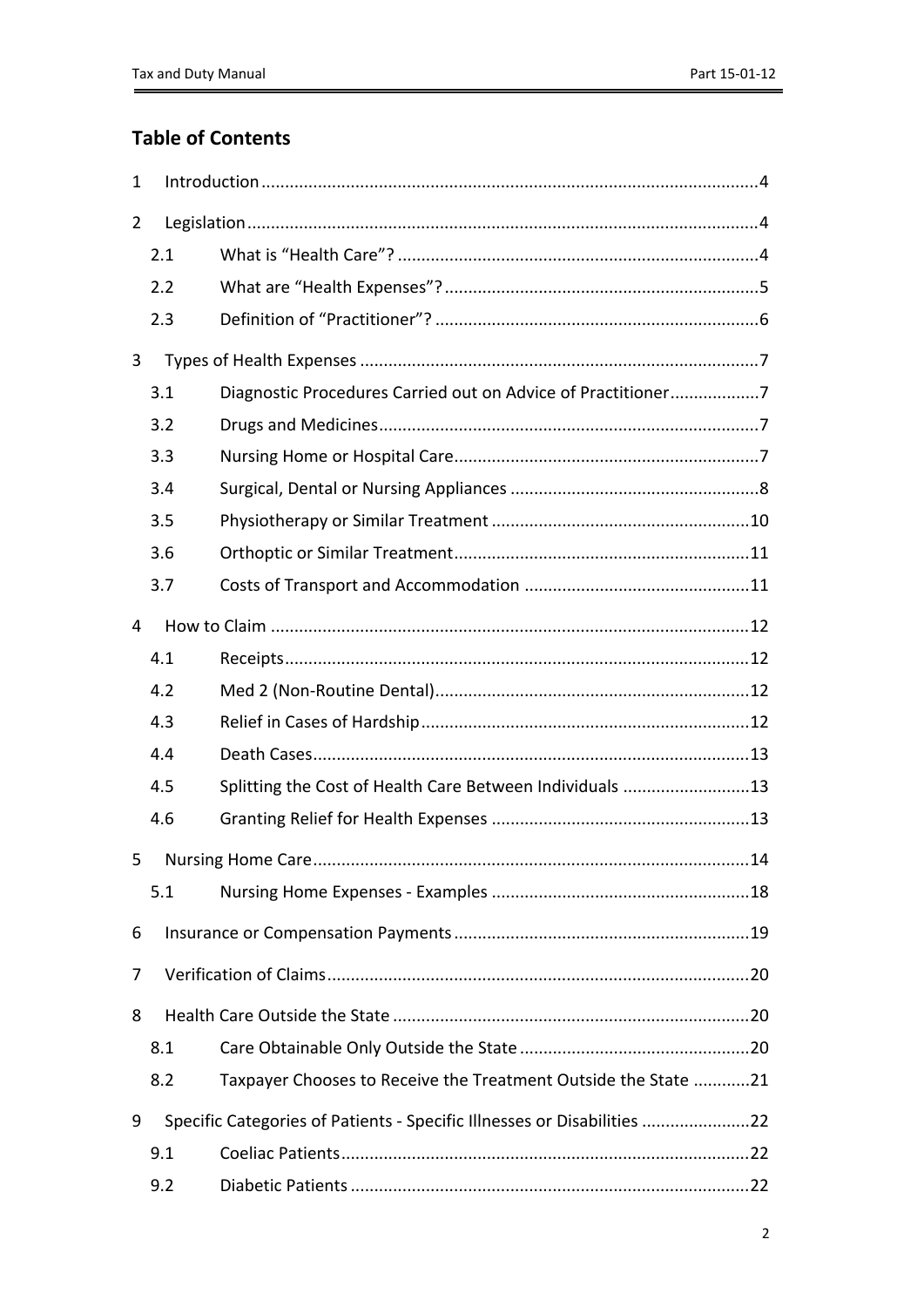| 9.3  |                                                                                     |  |
|------|-------------------------------------------------------------------------------------|--|
| 9.4  | Assistance Dogs for Certain Patients (Including Children with Autism)23             |  |
| 9.5  |                                                                                     |  |
| 9.6  |                                                                                     |  |
|      |                                                                                     |  |
| 10.1 |                                                                                     |  |
| 10.2 |                                                                                     |  |
|      | 11 Children with Life Threatening Illnesses, (Including Child Oncology Patients) or |  |
| 12   |                                                                                     |  |
| 13   |                                                                                     |  |
| 13.1 |                                                                                     |  |
| 13.2 |                                                                                     |  |
|      |                                                                                     |  |
|      | Table A - Hospital Dialysis Patients (Patient Attends Hospital for Treatment)31     |  |
|      | Table B - Home Dialysis Patients (Patient Uses Dialysis Machine at Home)31          |  |
|      | Table C - Chronic Ambulatory Peritoneal Dialysis (CAPD) Patients (Patient has       |  |
|      | Appendix 2 - Dental Treatments for which Tax Relief is Available 33                 |  |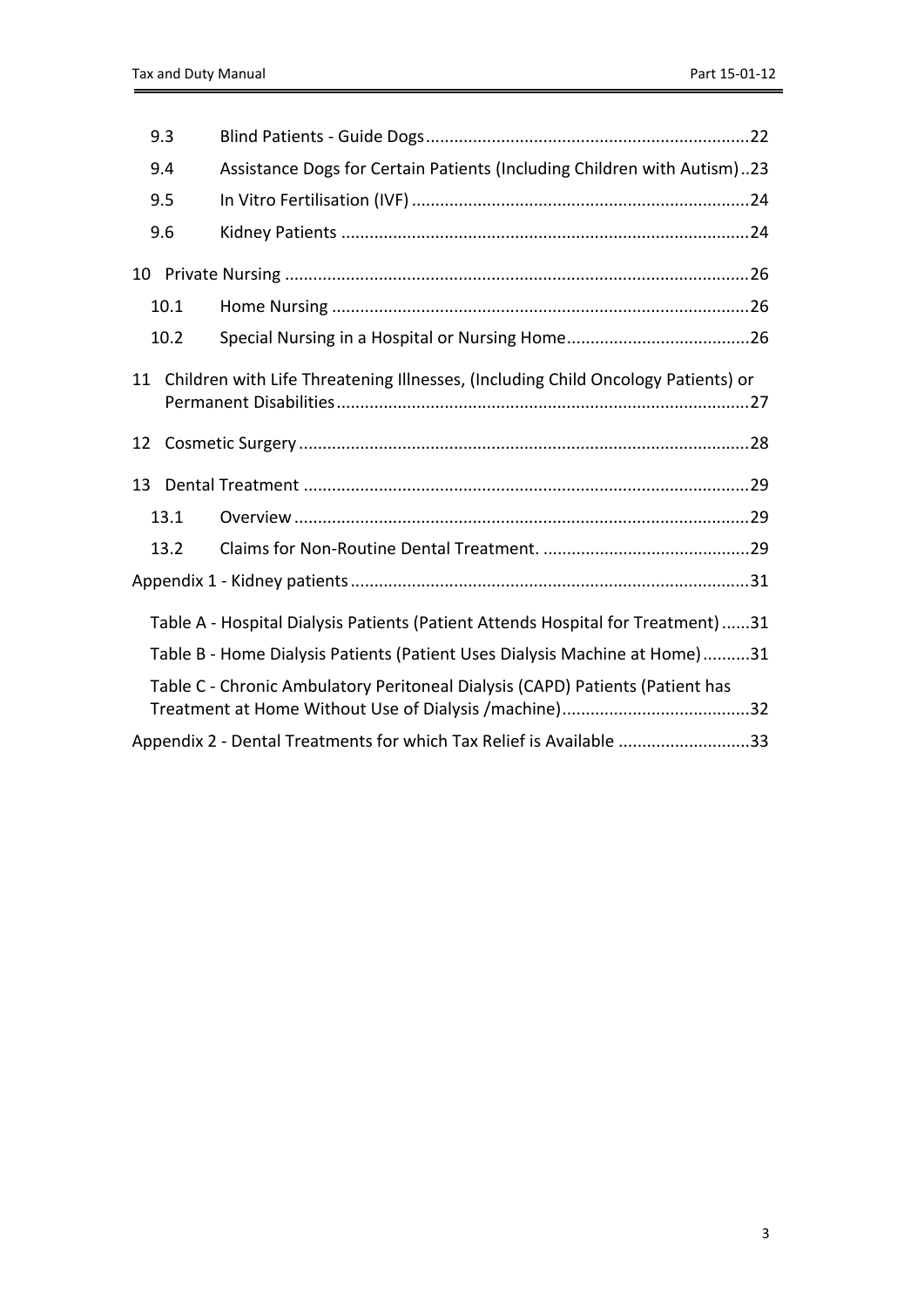# <span id="page-3-0"></span>1 Introduction

This manual provides comprehensive guidance in relation to tax relief for health expenses.

# <span id="page-3-1"></span>2 Legislation

Section 469 of the Taxes Consolidation Act 1997 (TCA 1997) provides for tax relief in respect of health expenses incurred for the provision of health care. Only "health expenses" incurred in the provision of "health care" qualify for tax relief.

## <span id="page-3-2"></span>2.1 What is "Health Care"?

Section 469 of the Taxes Consolidation Act 1997 defines "health care" as the prevention, diagnosis, alleviation or treatment of:

- an ailment;
- an injury;
- an infirmity;
- a defect; or
- a disability,

and includes care received by a woman in respect of a pregnancy, as well as routine maternity care.

"Health care" does not include the following:

- routine ophthalmic treatment;
- routine dental treatment; or
- cosmetic surgery unless the surgery or procedure is necessary as a result of a physical deformity arising from, or directly related to:
	- o a congenital abnormality;
	- o personal injury; or
	- o a disfiguring disease.

(See [Chapter](#page-27-0) [12](#page-27-0) for more information on cosmetic surgery expenses).

Routine ophthalmic treatment means:

- sight testing;
- advice on the use of glasses or contact lenses; and
- the provision and repair of glasses or contact lenses.

Routine dental treatment means:

- the extraction, scaling and filling of teeth; and
- the provision and repair of artificial teeth or dentures.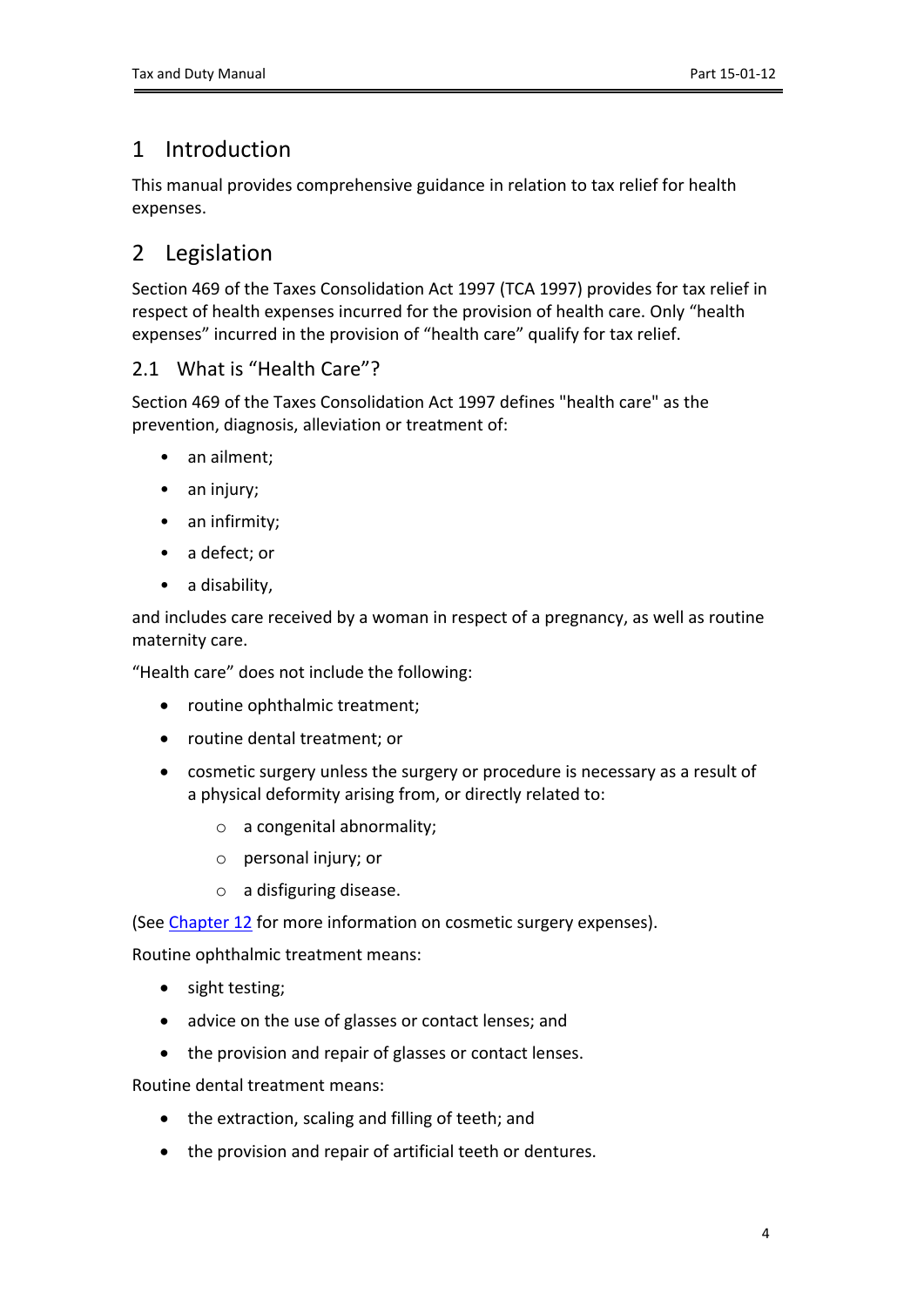## <span id="page-4-0"></span>2.2 What are "Health Expenses"?

For the purposes of tax relief "health expenses" are expenses in respect of the provision of health care and consist of:

- a) Doctors' and consultants' fees;
- b) Diagnostic procedures carried out on the advice of a [practitioner;](#page-4-1)
- c) Maintenance or treatment in a hospital or nursing home provided the expenses are necessarily incurred in association with the services of a [practitioner](#page-4-1) or refer to diagnostic procedures carried out on the advice of a [practitioner;](#page-4-1)
- d) Drugs or medicines prescribed by a [practitioner](#page-4-1);
- e) Supply, maintenance or repair of any medical, surgical, dental or nursing appliance used on the advice of a [practitioner;](#page-4-1)
- f) Physiotherapy or similar treatment prescribed by a [practitioner](#page-4-1);
- g) Orthoptic or similar treatment prescribed by a [practitioner;](#page-4-1)
- h) Transport by ambulance;
- i) Speech and language therapy carried out by a speech and language therapist
- j) Educational psychological assessments carried out by an educational psychologist (who is a psychologist who has expertise in the education of students).

Relief in respect of speech and language therapy, or for educational psychological assessments, will only qualify for relief where it is provided for a person who is:

- under the age of 18 years, or,
- if over the age of 18 years at the start of the tax year receiving full-time instruction at any university, college, school or other educational establishment.

Psychologists and speech and language therapists are designated professions for the purposes of the Health and Social Care Professionals Act 2005.

In addition to the health expenses listed above, certain other expenses are considered to constitute health expenses for the provision of health care for the purposes of tax relief. These are:

- i. Certain items of expenditure in respect of a child suffering from a serious life-threatening illness; (see [Chapter](#page-25-3) [11](#page-25-3));
- ii. Kidney patients' expenses (up to a maximum amount depending on whether the patient uses hospital dialysis, home dialysis or CAPD); (see [Chapter](#page-23-1) [9.6\)](#page-23-1);
- iii. Specialised dental treatment; (see [Chapter](#page-28-0) [13\)](#page-28-0);
- iv. In-Vitro fertilisation; (see [Chapter](#page-23-0) [9.5\)](#page-23-0)
- v. Guide Dogs for blind persons; (see [Chapter](#page-21-3) [9.3\)](#page-21-3)
- <span id="page-4-1"></span>vi. Assistance Dogs for certain patients. (see [Chapter](#page-22-0) [9.4](#page-22-0))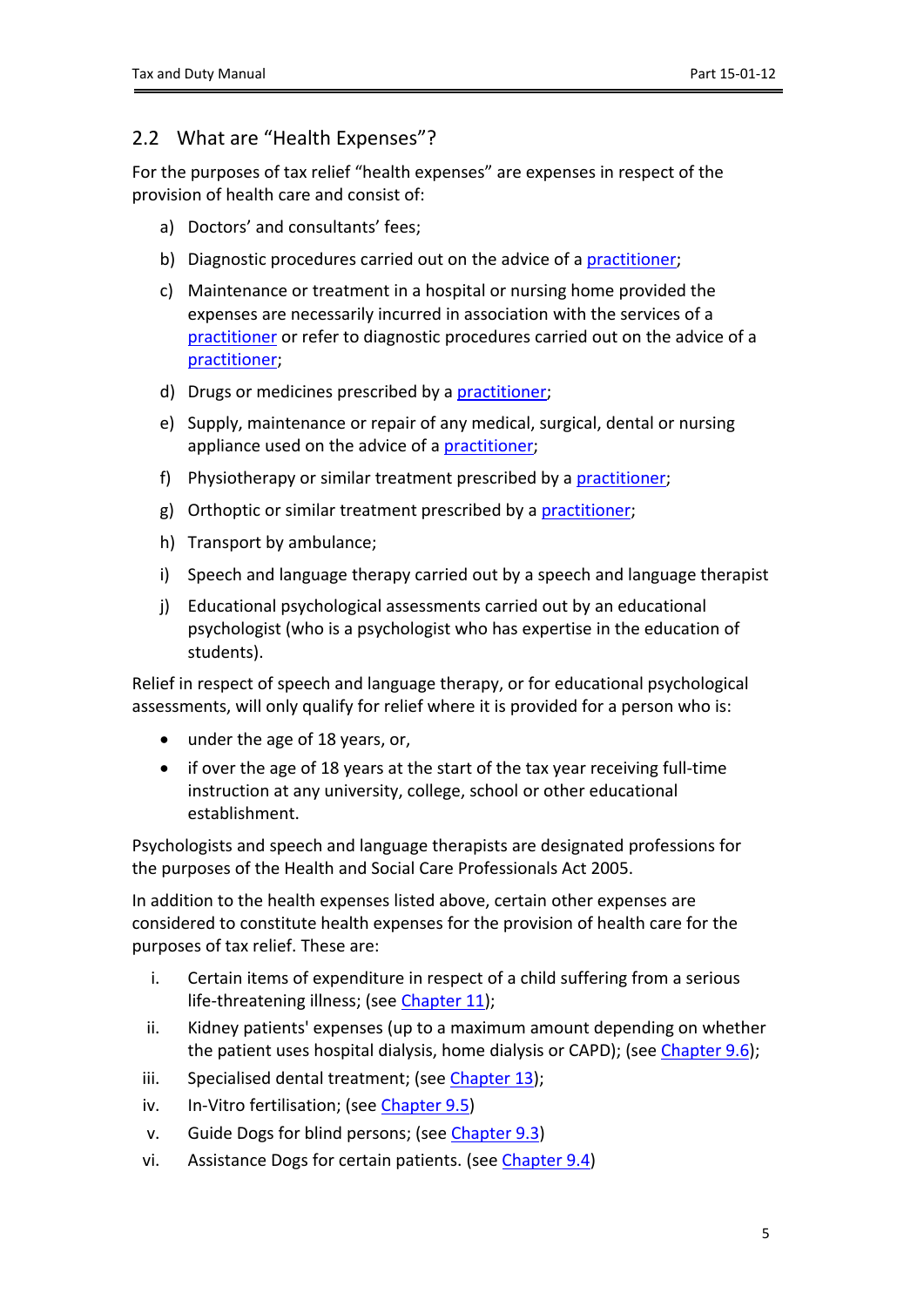## <span id="page-5-0"></span>2.3 Definition of "Practitioner"?

Practitioner means any person who is:

- a) registered in the register established under section 43 of the Medical Practitioners Act 2007;
- b) registered in the register established under section 26 of the Dentists Act 1985;
- c) in relation to health care provided outside the State, entitled under the laws of the country in which the care is provided to practice medicine or dentistry there.

The following material is either exempt from or not required to be published under the Freedom of Information Act 2014.

[…]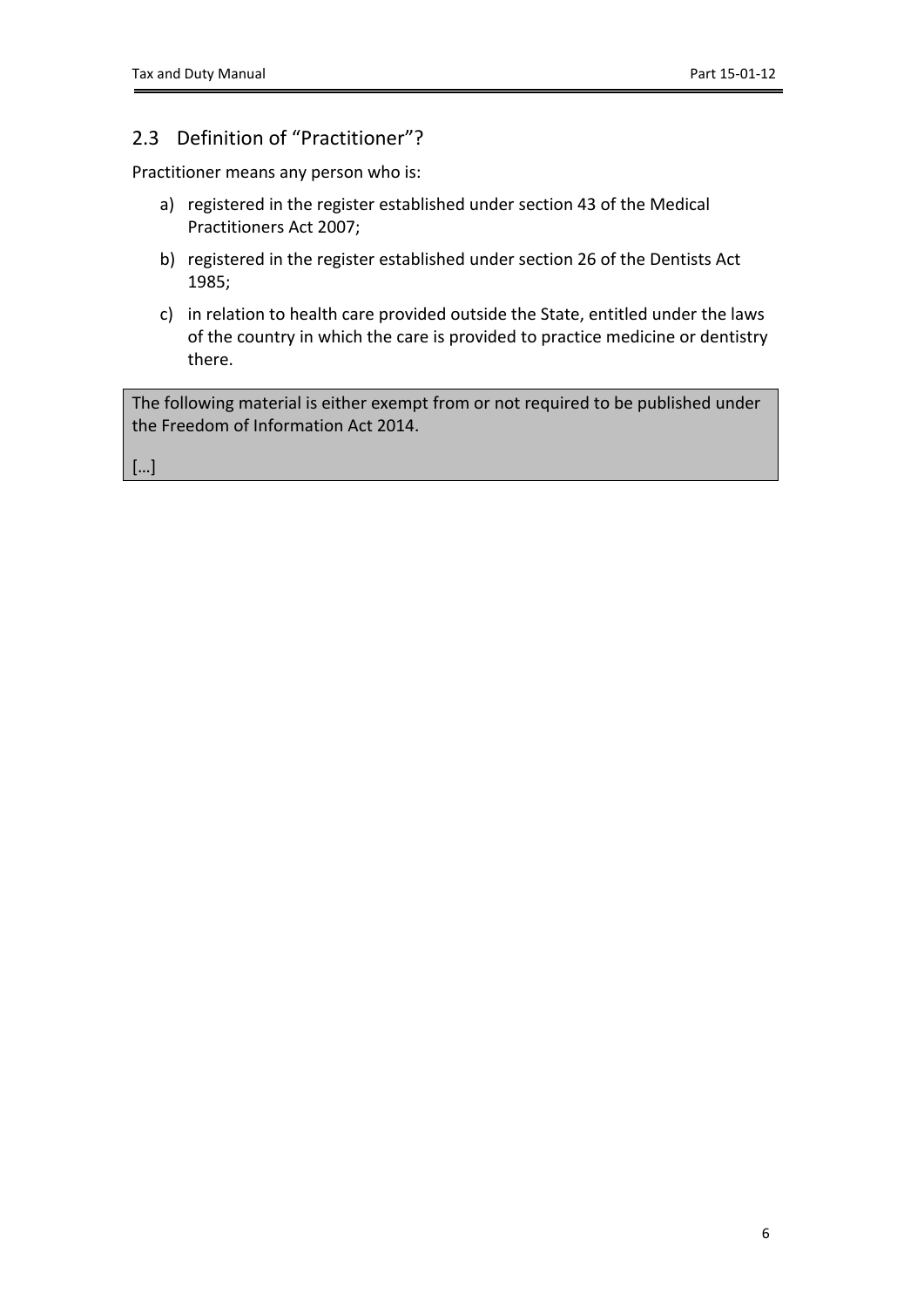# <span id="page-6-0"></span>3 Types of Health Expenses

### <span id="page-6-1"></span>3.1 Diagnostic Procedures Carried out on Advice of Practitioner

Claims for relief under this heading generally refer to the cost of procedures or treatments carried out by persons:

- who are not qualifying [practitioners](#page-4-1)
- on patients who are referred for such procedures or treatment by a registered [practitioner](#page-4-1) as defined in [Chapter](#page-4-1) [2.3](#page-4-1) (such as the patient's local GP).

While income tax relief may be allowed in respect of procedures or treatments carried out by such persons, no relief is due in respect of the cost of drugs, medicines, lotions or other items prescribed by the person providing the treatment as the person is not a qualified [practitioner.](#page-4-1)

In the case of a psychologist or psychotherapist, relief is only available where:

- the psychologist or psychotherapist is a qualified [practitioner](#page-4-1) as defined by section 469 TCA 1997, or
- where a patient is referred by a [practitioner](#page-4-1) for a diagnostic procedure.

### <span id="page-6-2"></span>3.2 Drugs and Medicines

Income tax relief is available in respect of expenses relating to the supply of drugs and medicines.

Relief is only available where such medicines were supplied on the prescription of a medical [practitioner.](#page-4-1)

Where an individual incurs [prescription](https://www2.hse.ie/services/medical-cards/prescription-charges-for-medical-card-holders.html) [charges](https://www2.hse.ie/services/medical-cards/prescription-charges-for-medical-card-holders.html) in order to receive drugs and medicines prescribed by a [practitioner](#page-4-1), such expenses should qualify for income tax relief.

See Chapters [9.1](#page-21-1) and [9.2](#page-21-2) for further information relating to specialist foods purchased by Coeliac and Diabetic patients on the recommendation of a [practitioner.](#page-4-1)

## <span id="page-6-3"></span>3.3 Nursing Home or Hospital Care

Tax relief is allowable provided the expenditure is necessarily incurred in the provision of maintenance and treatment required on the advice of a [practitioner](#page-4-1) or for diagnostic procedures carried out on the advice of a [practitioner.](#page-4-1)

Where the expenditure incurred relates to nursing home costs relief will only be allowed where the nursing home provides access to 24-hour nursing care on-site.

Relief in respect of qualifying nursing home expenditure is allowed at an individual's marginal rate of tax. See [Chapter](#page-12-3) [5](#page-12-3) for further information on nursing home fees.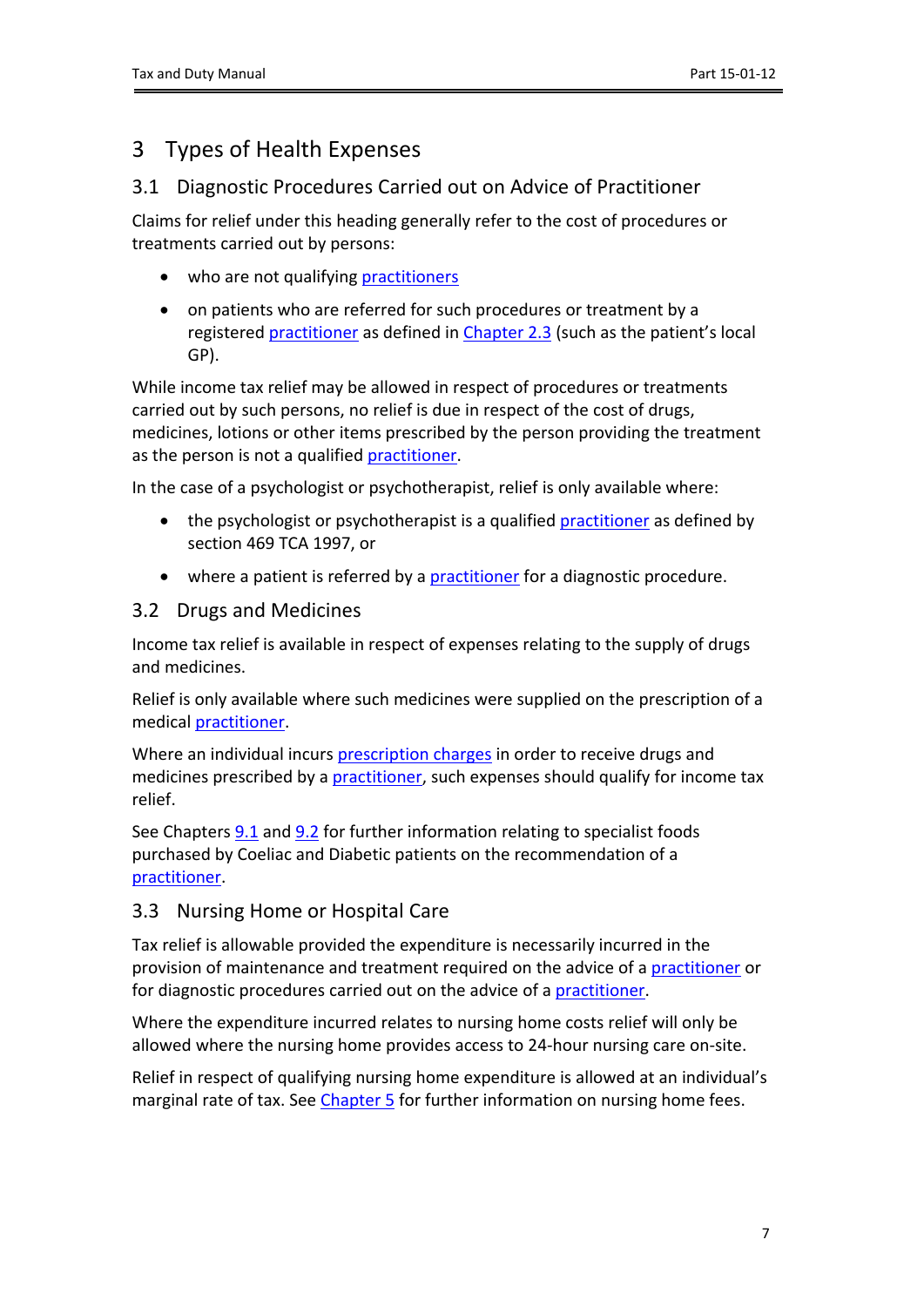## <span id="page-7-0"></span>3.4 Surgical, Dental or Nursing Appliances

Relief is allowed on the costs incurred on the:

- supply,
- maintenance, or
- repair

of any medical, surgical, dental or nursing appliance used on the advice of a [practitioner.](#page-4-1)

### Appliance Confirmation

Where there is any doubt that the appliance in question is a medical, surgical, dental or nursing appliance, a certificate from a medical [practitioner](#page-4-1) should be obtained which:

- a) states the nature of the patient's illness,
- b) confirms that the appliance is being used on the advice of a medical practitioner, and
- c) outlines how the appliance will help to prevent, diagnose, alleviate or treat the ailment, injury, infirmity, defect or disability from which the patient is suffering.

The claim should be considered in the light of the information submitted and relief given where the appliance may be regarded as a medical, surgical, dental or nursing appliance.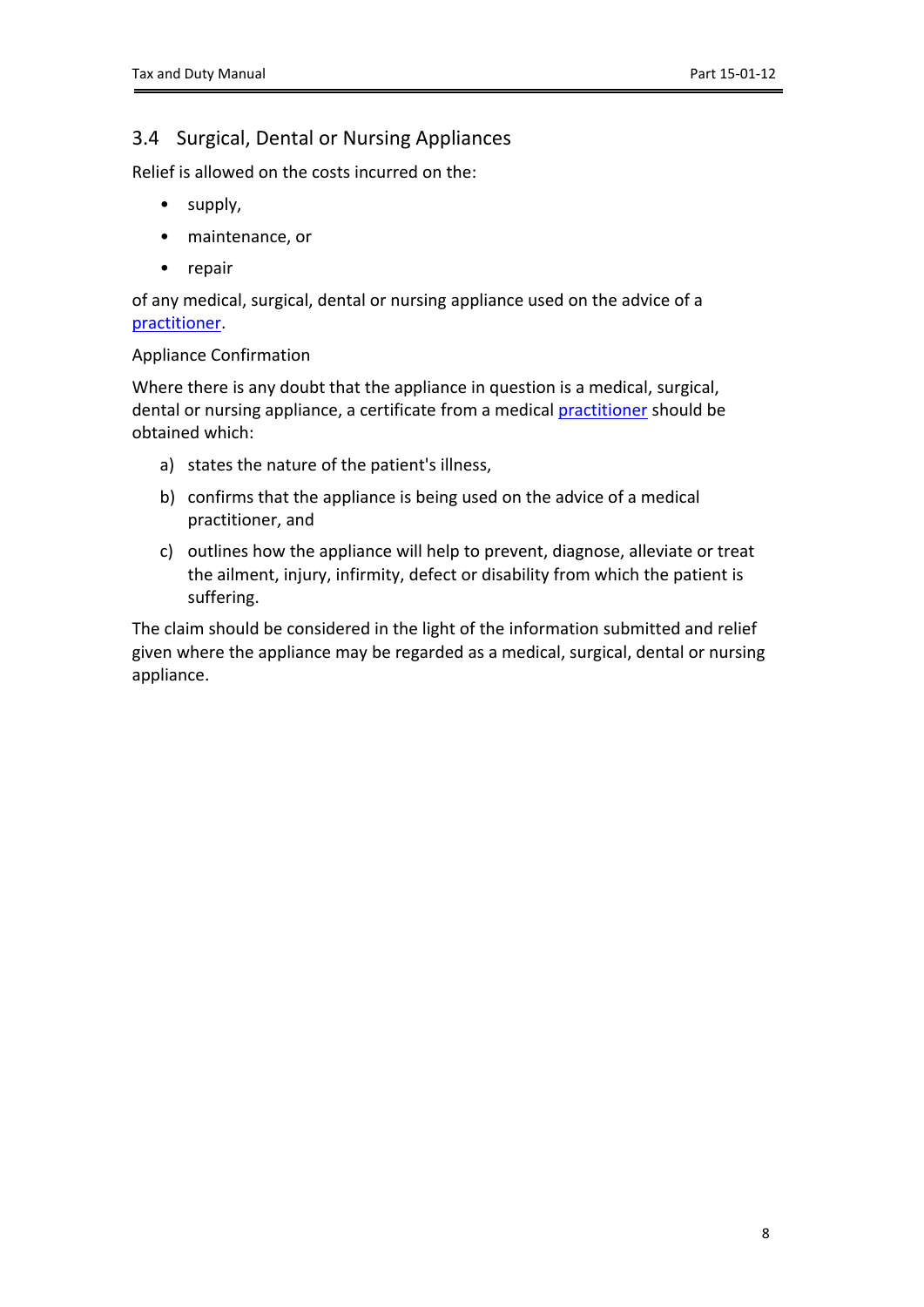## **Examples of Allowable Appliances**

Below is a list of appliances that Revenue has previously confirmed are allowable health expenses. This list is not exhaustive.

| <b>Glucometer Machine</b>          | The cost of the provision of a glucometer machine<br>on the advice of a medical practitioner for a<br>diabetic.                                                                                                                                             |  |  |  |
|------------------------------------|-------------------------------------------------------------------------------------------------------------------------------------------------------------------------------------------------------------------------------------------------------------|--|--|--|
| <b>Hearing Aid</b>                 | The cost of the provision of a hearing aid on the<br>advice of a medical practitioner.                                                                                                                                                                      |  |  |  |
| <b>Orthopaedic Bed/Chair</b>       | Where the patient is suffering from a specific illness<br>or disability the cost of the provision of an<br>orthopaedic bed or chair, on the advice of a medical<br>practitioner, should be allowed.                                                         |  |  |  |
| <b>Wheelchair/ Wheelchair Lift</b> | Expenses incurred in the provision of a wheelchair<br>or wheelchair lift for a person with a disability, on<br>the advice of a medical <i>practitioner</i> , are allowable,<br>but no relief is due for alteration to the building to<br>facilitate a lift. |  |  |  |
| <b>Exercise Bicycle</b>            | Where medical evidence indicates that it is<br>necessary in the provision of health care as set out<br>at Chapter 2.1 the cost may be allowed where the<br>bicycle was purchased on the advice of a medical<br>practitioner.                                |  |  |  |
| Computer                           | Where medical evidence is produced that a<br>computer is necessary to alleviate communication<br>problems of a severely incapacitated person, the<br>cost may be allowed where the computer was<br>purchased on the advice of a medical practitioner.       |  |  |  |
| <b>False Eye</b>                   | The cost of a false eye is regarded as an expense<br>incurred on the purchase of a medical appliance.                                                                                                                                                       |  |  |  |
| <b>Wigs</b>                        | Where medical evidence indicates that it is<br>necessary in the provision of health care as set out<br>at Chapter 2.1 the cost may be allowed on the<br>advice of a medical practitioner.                                                                   |  |  |  |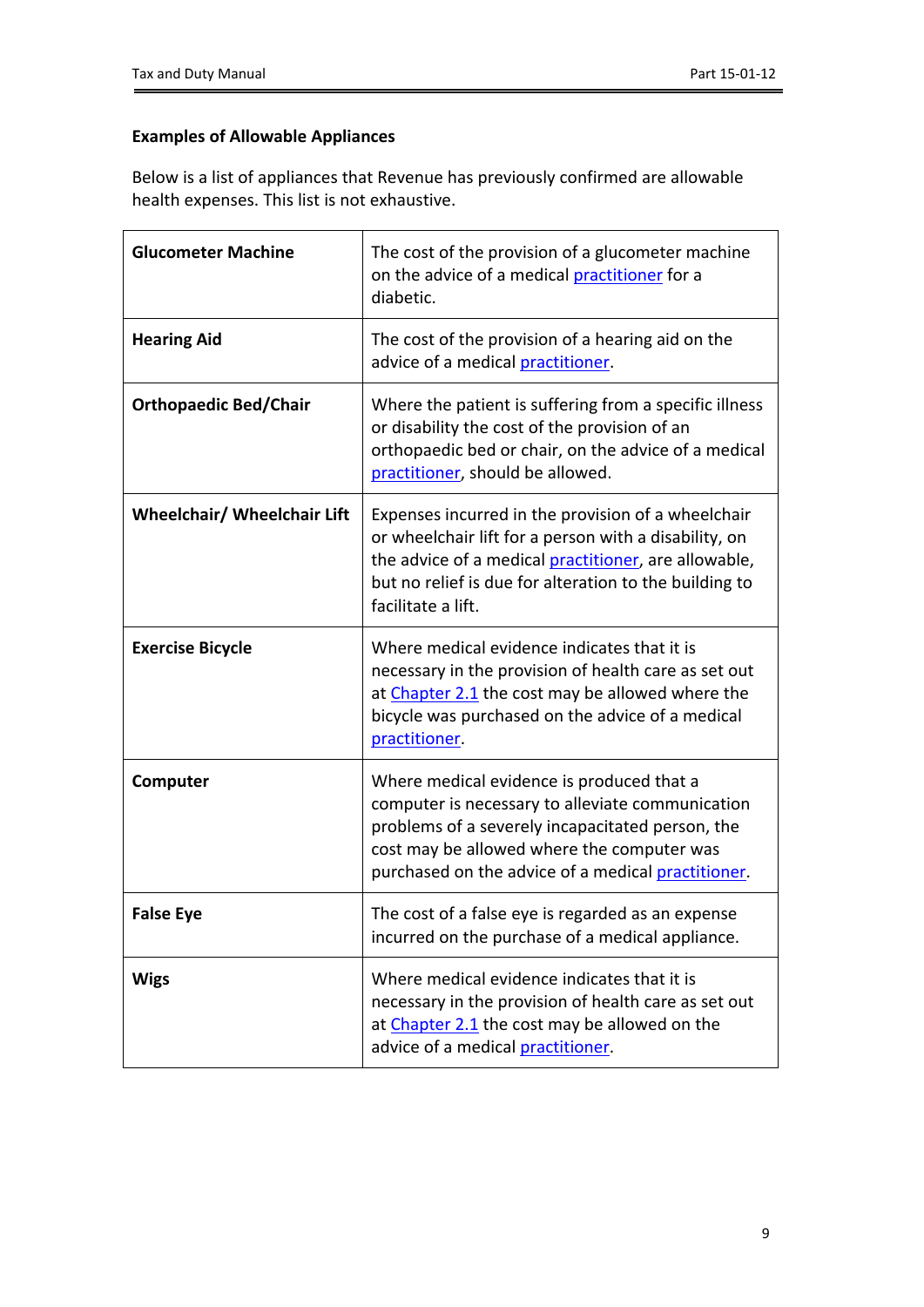### **Examples of Non-Allowable Appliances**

Below is a list of appliances that Revenue has previously confirmed are NOT allowable health expenses. This list is not exhaustive.

| Car (for a person with a<br>disability) | The cost of the provision of a specially adapted car<br>for a person with a disability is not an allowable<br>health expense.                                                          |  |  |
|-----------------------------------------|----------------------------------------------------------------------------------------------------------------------------------------------------------------------------------------|--|--|
|                                         | <b>Note:</b> there is relief available for Vehicle<br>Registration Tax, VAT and road tax paid under the<br>Disabled drivers and passengers scheme.                                     |  |  |
| <b>Construction Work</b>                | The cost of structural alterations or improvements<br>to a private residence to facilitate an incapacitated<br>person is not an allowable health expense.                              |  |  |
| <b>Telephone</b>                        | The installation of a telephone, the rental of it or<br>the cost of calls is not an allowable health expense.                                                                          |  |  |
|                                         | <b>Exception:</b>                                                                                                                                                                      |  |  |
|                                         | See Chapters 9.6 and 11 re certain categories of<br>kidney patients, child oncology patients, children<br>with life threatening illnesses and children with<br>permanent disabilities. |  |  |

## <span id="page-9-0"></span>3.5 Physiotherapy or Similar Treatment

Examples of allowable treatments under the heading of physiotherapy include treatment by a

- Physiotherapist,
- Chiropractor,
- Osteopath, or
- Bonesetter.

In order for relief to be available, the treatment must be availed of on prescription by a [practitioner.](#page-4-1)

Relief is not allowable where the treatment is on the basis of self-referral.

Acupuncture treatment is not allowable unless carried out by a person who is a qualified [practitioner](#page-4-1) for the purposes of section 469.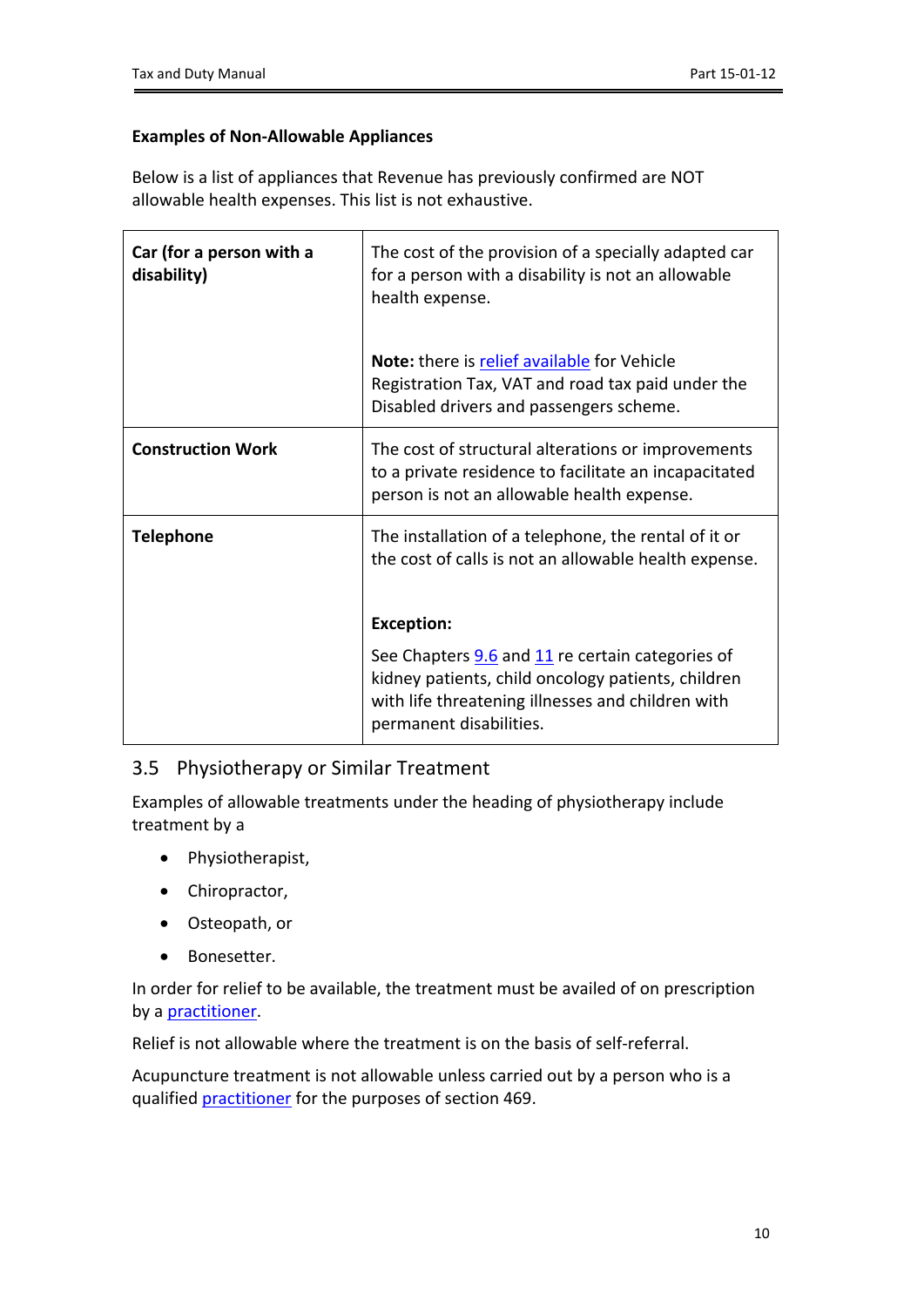# <span id="page-10-0"></span>3.6 Orthoptic or Similar Treatment

This generally refers to the examination and treatment by exercise of squints and other eye disorders. This treatment will qualify for tax relief when prescribed by a [practitioner](#page-4-1) for the purposes of section 469.

## <span id="page-10-1"></span>3.7 Costs of Transport and Accommodation

Section 469 TCA 1997 provides for tax relief in respect of the costs incurred on:

- transport by ambulance, or
- maintenance or treatment costs.

Maintenance or treatment costs that are incurred either in hospitals or elsewhere (for example in clinics or treatment rooms) will qualify for relief where they are necessarily incurred in association with:

- the services of a [practitioner](#page-4-1), or
- diagnostic procedures carried out on the advice of a [practitioner.](#page-4-1)

### **Expenses within the State**

Travelling and accommodation expenses within the State, other than those stated in [Chapter](#page-10-1) [3.7,](#page-10-1) are not normally allowable.

However, where -

- regular on-going treatment or consultation is required, and
- the patient has to travel long distances,

the expenses may be admitted. Individuals should contact their local Revenue office via [myEnquiries](https://www.revenue.ie/en/online-services/services/manage-your-record/myenquiries.aspx) if there is a doubt as to whether the expenses are allowable.

Minor local travelling expenses or occasional travelling, e.g. to undergo an operation (unless by ambulance) are not allowed.

### **Kidney Patients**

Relief for travel and accommodation costs incurred by kidney patients are covered in [Chapter](#page-23-1) [9.6](#page-23-1) and [Appendix](#page-29-0) [1](#page-29-0).

### **Children with Life Threatening Illnesses (Including Child Oncology Patients) or Permanent Disabilities**

Relief for travel and accommodation costs incurred in these circumstances are covered in [Chapter](#page-25-3) [11.](#page-25-3)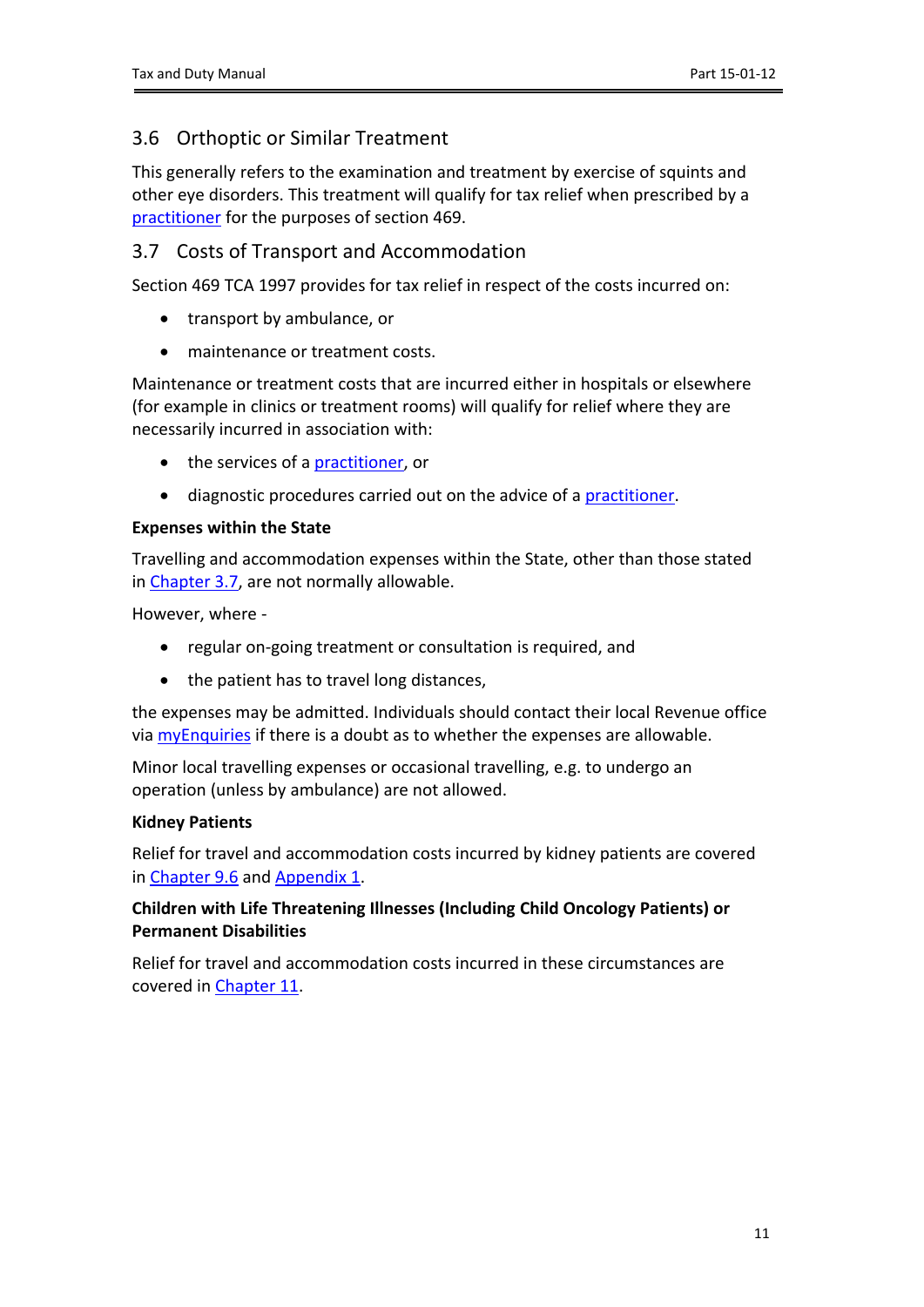# <span id="page-11-0"></span>4 How to Claim

PAYE taxpayers should claim their health expenses by [completing](https://www.revenue.ie/en/online-services/services/paye-services/file-an-income-tax-return-paye-customers.aspx) [a](https://www.revenue.ie/en/online-services/services/paye-services/file-an-income-tax-return-paye-customers.aspx) [Form](https://www.revenue.ie/en/online-services/services/paye-services/file-an-income-tax-return-paye-customers.aspx) [12](https://www.revenue.ie/en/online-services/services/paye-services/file-an-income-tax-return-paye-customers.aspx) [tax](https://www.revenue.ie/en/online-services/services/paye-services/file-an-income-tax-return-paye-customers.aspx) [return](https://www.revenue.ie/en/online-services/services/paye-services/file-an-income-tax-return-paye-customers.aspx) using PAYE Services in myAccount.

Income tax registered taxpayers can claim the tax relief on their Form 11 annual tax return via [ROS](https://www.revenue.ie/en/online-services/index.aspx).

Taxpayers who are unable to use Revenue's online services should contact [Revenue.](https://www.revenue.ie/en/contact-us/Index.aspx)

## <span id="page-11-1"></span>4.1 Receipts

Taxpayers are obliged to retain receipts for 6 years as Revenue may ask to view them at a later stage. Taxpayers can now manage and keep track of their health expenses and other receipts on the Receipts Tracker service which is available in [myAccount](https://www.revenue.ie/en/online-services/index.aspx) [and](https://www.revenue.ie/en/online-services/index.aspx) [ROS.](https://www.revenue.ie/en/online-services/index.aspx)

Taxpayers who choose to upload and save images of their receipts to Revenue storage are not required to keep the original paper receipts provided the uploaded versions are clear, readable and complete.

## <span id="page-11-2"></span>4.2 Med 2 (Non-Routine Dental)

If the claim includes non-routine dental treatment (see [Chapter](#page-28-2) [13.2](#page-28-2) and [Appendix](#page-31-1) [2](https://www.revenue.ie/en/personal-tax-credits-reliefs-and-exemptions/documents/med2.pdf)), the individual must hold a [Form](https://www.revenue.ie/en/personal-tax-credits-reliefs-and-exemptions/documents/med2.pdf) [Med](https://www.revenue.ie/en/personal-tax-credits-reliefs-and-exemptions/documents/med2.pdf) 2, which is signed and certified by the dental [practitioner.](#page-4-1) This form should not be submitted with your claim but must be retained for a period of 6 years.

Taxpayers can also upload and store the Med 2 form on the Receipts Tracker. In this case, the paper form does not have to be retained if the uploaded form is clear, readable and complete.

## <span id="page-11-3"></span>4.3 Relief in Cases of Hardship

The procedure of affording tax relief by way of repayment after the end of the tax year may be modified in cases of hardship to allow tax relief during the tax year.

For example, a PAYE taxpayer may be granted tax relief during the tax year in respect of qualifying nursing home fees paid by him or her.

All such cases will remain subject to the requirement to make an end of year claim in the normal way.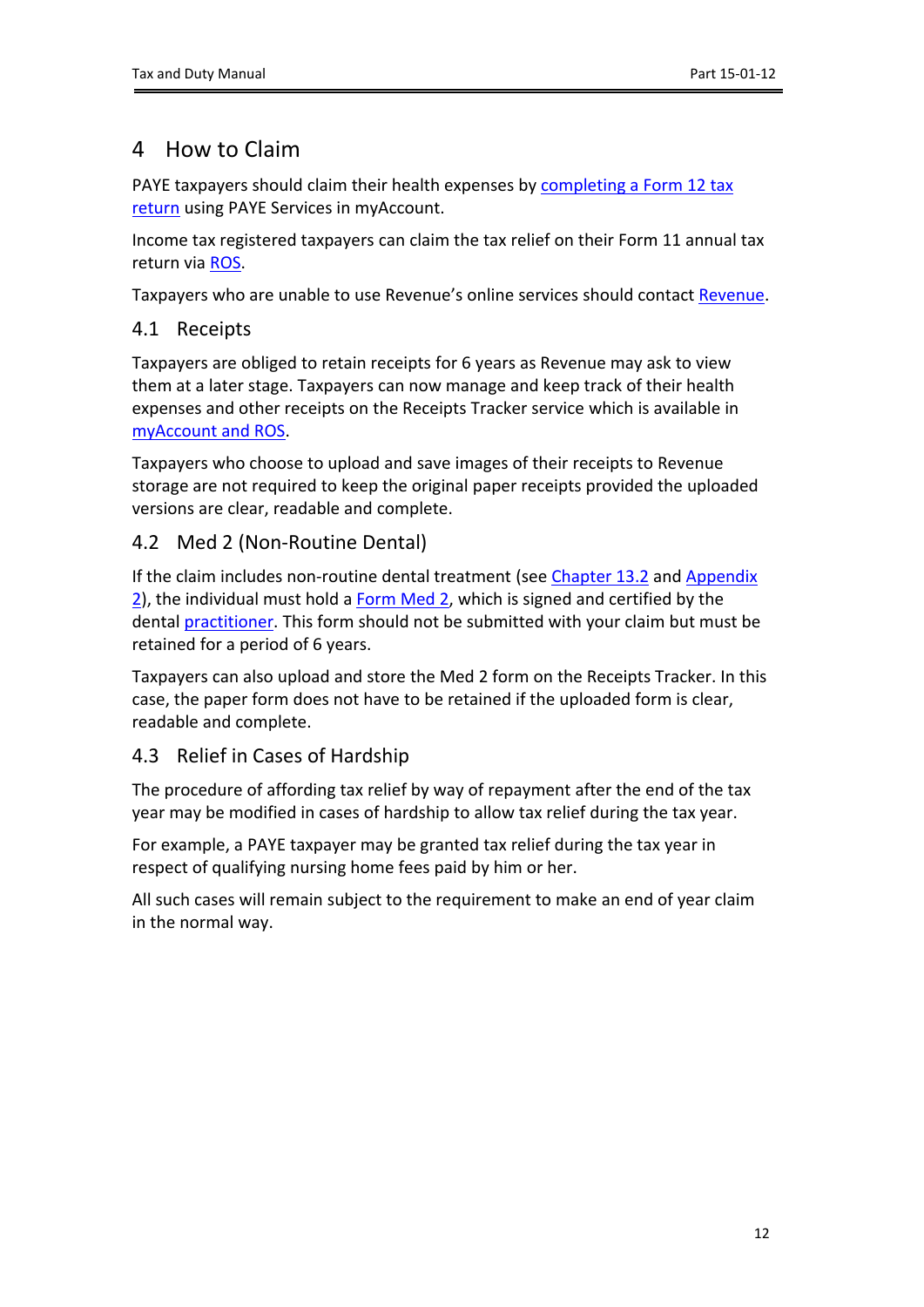# <span id="page-12-0"></span>4.4 Death Cases

Section 469(3)(b) provides that amounts paid out of the estate of a deceased person in respect of health expenses, as defined in section 469, may be allowed against the tax liability of the deceased individual.

Any payment defrayed out of the estate of a deceased person by his or her executor or administrator is deemed to have been defrayed by the deceased person immediately before his or her death.

Such payments may be claimed under the heading of health expenses against the tax liability of the deceased person by the executor of his or her estate.

## <span id="page-12-1"></span>4.5 Splitting the Cost of Health Care Between Individuals

Where more than one individual contributes to the cost of qualifying health care, each individual can claim relief in respect of the portion paid by him or her.

## <span id="page-12-2"></span>4.6 Granting Relief for Health Expenses

<span id="page-12-3"></span>Subject to some checks where appropriate, claims for health expenses are generally accepted and processed on the basis of the information shown on the claim. In cases of doubt, the taxpayer should be contacted to clarify matters.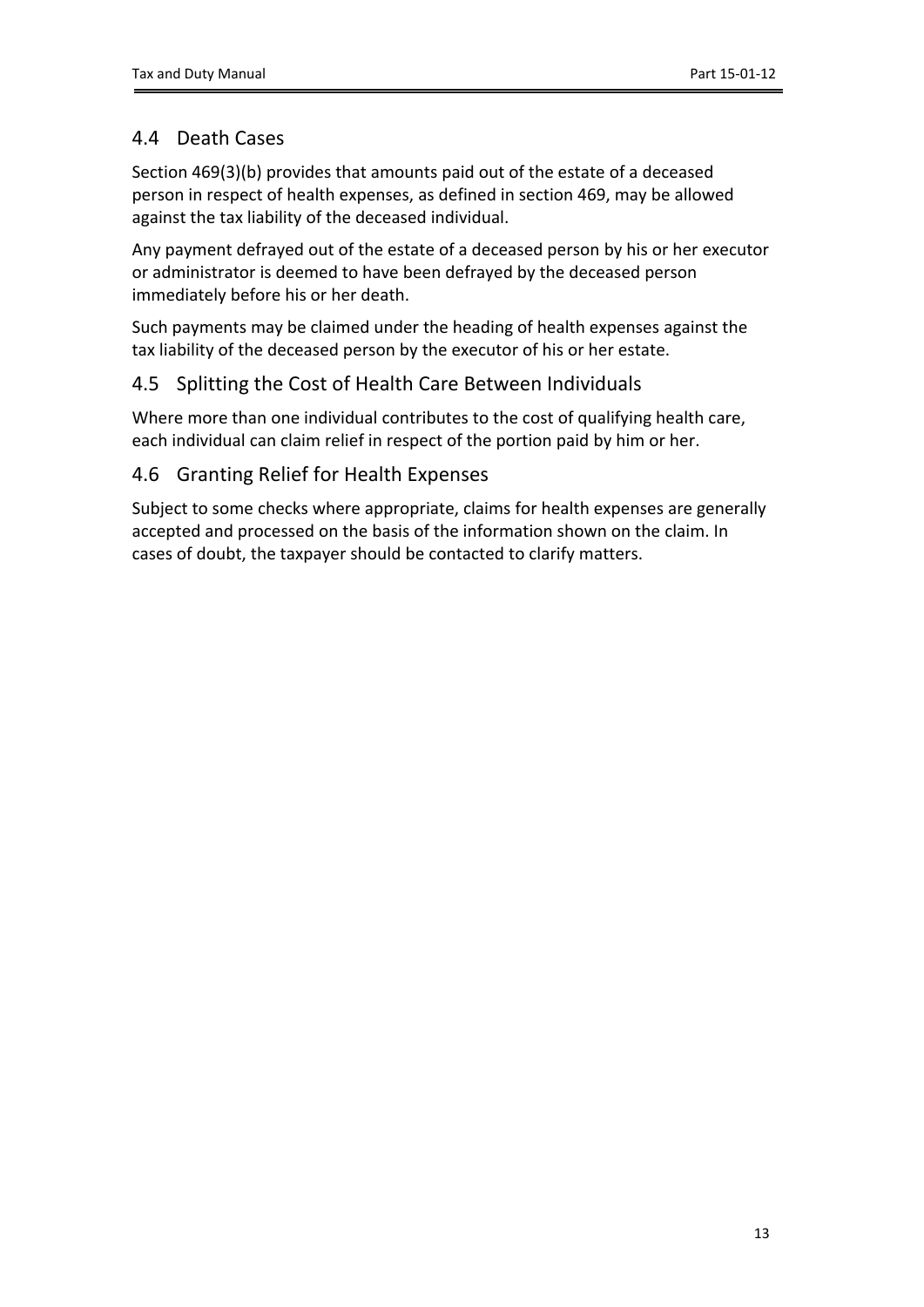# <span id="page-13-0"></span>5 Nursing Home Care

Income tax relief is available for nursing home care, once the nursing home provides access to 24-hour nursing care on-site.

Relief in respect of qualifying nursing home expenditure is given as a deduction from total income and is therefore allowed at an individual's marginal rate of tax.

### **Example**

A single individual earned €60,000 in 2020 and incurred qualifying health expenses of €5,000 of which €3,000 relates to nursing home fees. Income tax paid before claiming for any health expenses was €13,640. To note, USC and PRSI have been ignored for the purpose of the example.

|                                        | €      | €      |
|----------------------------------------|--------|--------|
| Salary                                 | 60,000 |        |
| <b>Nursing Home Fees</b>               | 3,000  |        |
| <b>Taxable income</b>                  |        | 57,000 |
|                                        |        |        |
| €35,300 x 20%                          |        | 7,060  |
| €21,700 x 40%                          |        | 8,680  |
|                                        |        | 15,740 |
| Less                                   |        |        |
| Single Credit                          |        | 1,650  |
| <b>PAYE Credit</b>                     |        | 1,650  |
| <b>Standard Rated Medical Expenses</b> |        | 400    |
| (€2,000 @ 20%)                         |        |        |
|                                        |        |        |
|                                        |        |        |
| <b>Tax Due</b>                         |        | 12,040 |
| <b>Tax Paid</b>                        |        | 13,640 |

Refund Due **1,600**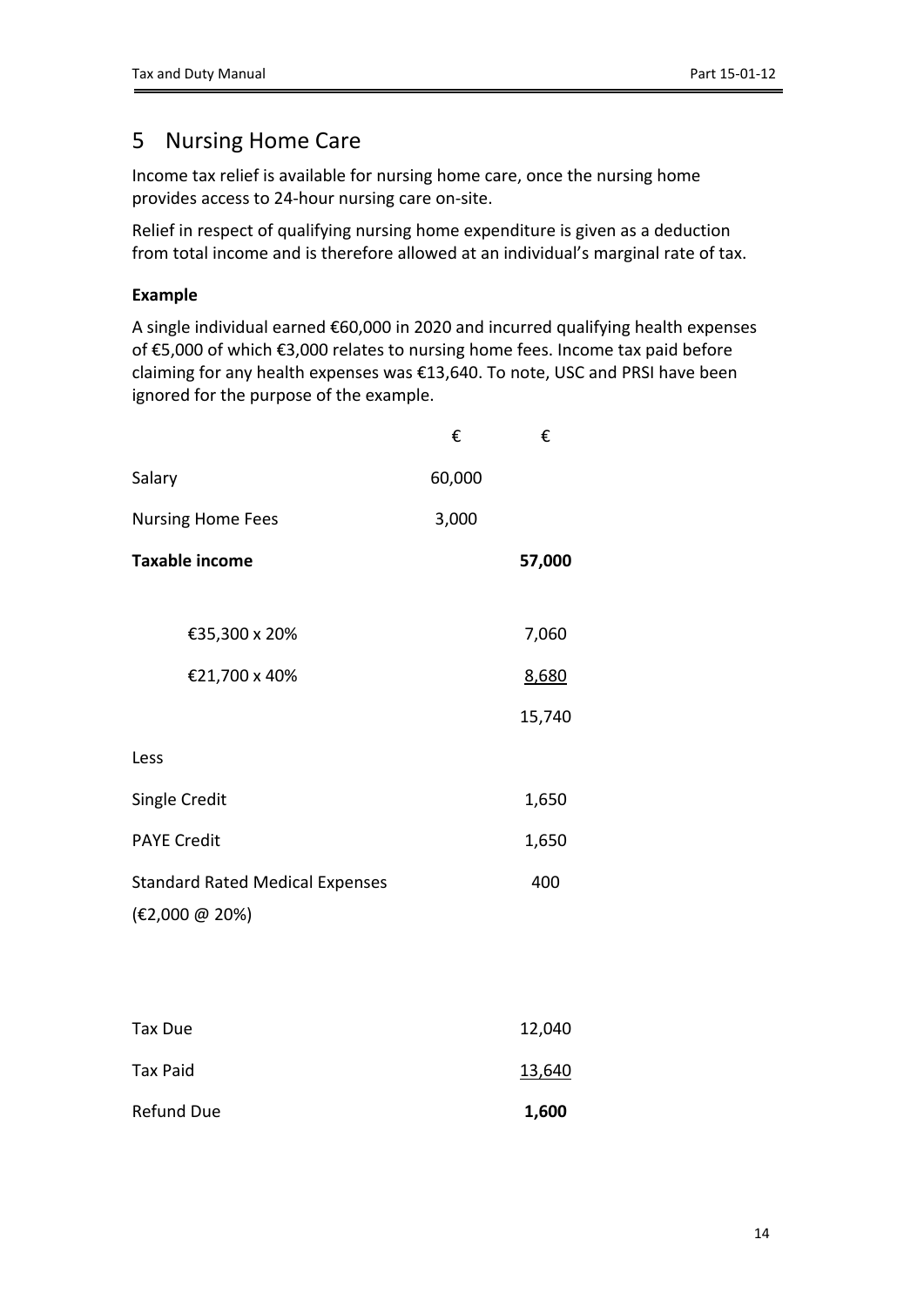In this case the individual has sufficient income, which is subject to tax at the higher rate, as a result he/she will obtain relief for the nursing home fees at the higher rate (currently 40%) - see below.

Refund due as a result of health expenses made up as follows:

Nursing home fees of  $\epsilon$ 3,000 x 40%  $\epsilon$ 1,200 (Relief at marginal rate)

Medical expenses of  $\epsilon$ 2,000 x 20%  $\epsilon$  400 (Relief at standard rate)

**€1,600**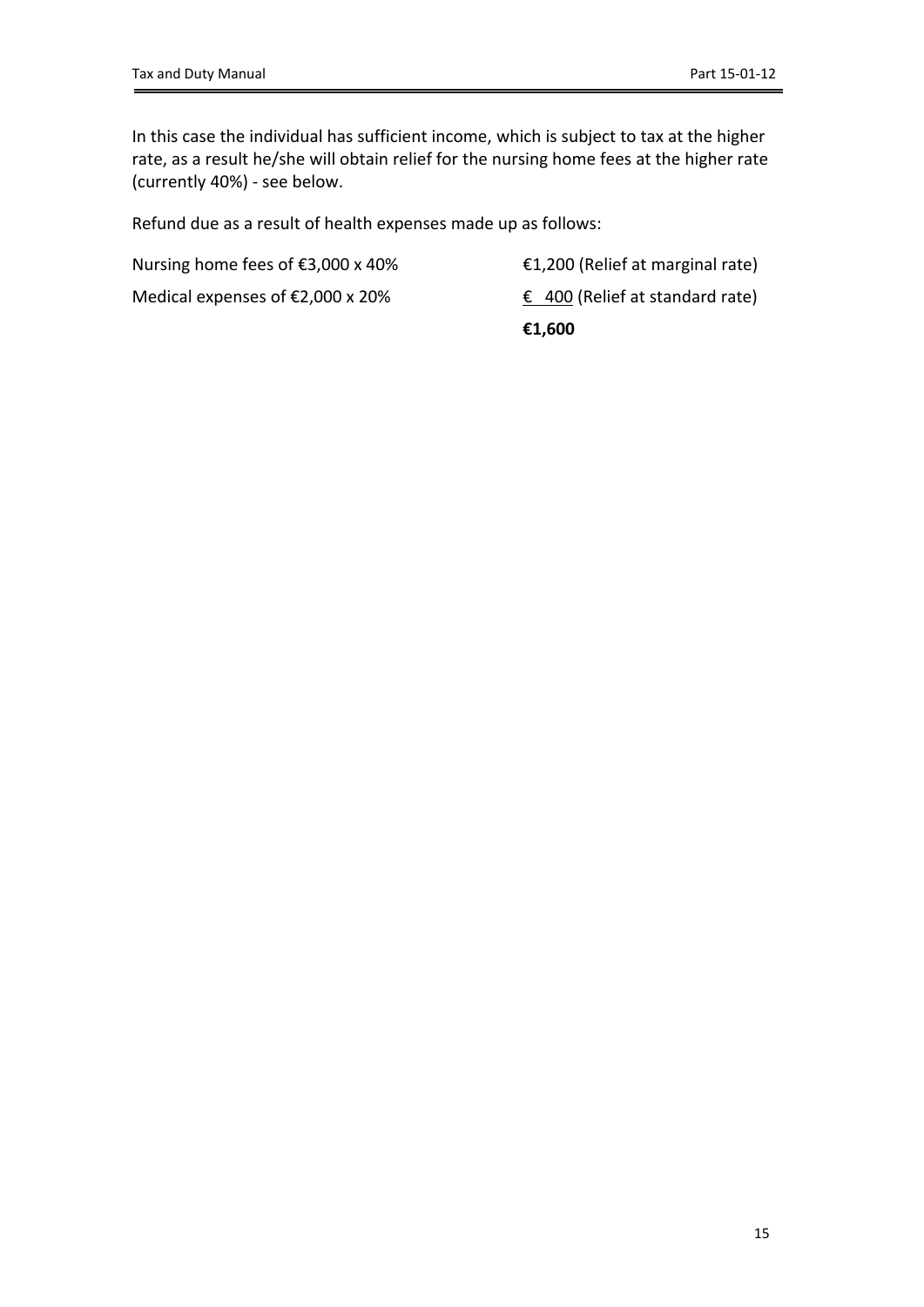### **Example**

A single individual earned €42,000 in 2020 and incurred qualifying health expenses of €10,000 of which €9,000 relates to nursing home fees. Income tax paid before claiming for any health expenses was €6,440. To note, USC and PRSI have been ignored for the purpose of the example.

|                                        | €      | €      |
|----------------------------------------|--------|--------|
| Salary                                 | 42,000 |        |
| <b>Nursing Home Expenses</b>           | 9,000  |        |
| <b>Taxable Income</b>                  |        | 33,000 |
|                                        |        |        |
| €33,000 x 20%                          |        | 6,600  |
|                                        |        |        |
| Less                                   |        |        |
| <b>Single Credit</b>                   |        | 1,650  |
| <b>PAYE Credit</b>                     |        | 1,650  |
| <b>Standard Rated Medical Expenses</b> |        | 200    |
| (€1,000 @ 20%)                         |        |        |
|                                        |        |        |
| <b>Tax Due</b>                         |        | 3,100  |
| <b>Tax Paid</b>                        |        | 6,440  |
| <b>Refund Due</b>                      |        | 3,340  |

In this case the individual doesn't have sufficient income taxable at the higher rate of tax to obtain full relief at that higher rate of tax (currently 40%) for the nursing home fees. As set out below, this taxpayer only has the capacity to get relief at the higher rate of tax in respect of €6,700 of the €9,000 expenditure on nursing home fees, with the balance (€2,300) getting relief at the standard rate.

Refund due as a result of health expenses made up as follows:

| Nursing home fees of $€6,700 \times 40\%$ | €2,680 (Relief at marginal rate)         |
|-------------------------------------------|------------------------------------------|
| Nursing home fees of $E2,300 \times 20\%$ | € 460 (Relief at standard rate)          |
| Dental Medical expenses of 1,000 x 20%    | $\epsilon$ 200 (Relief at standard rate) |
|                                           | €3,340                                   |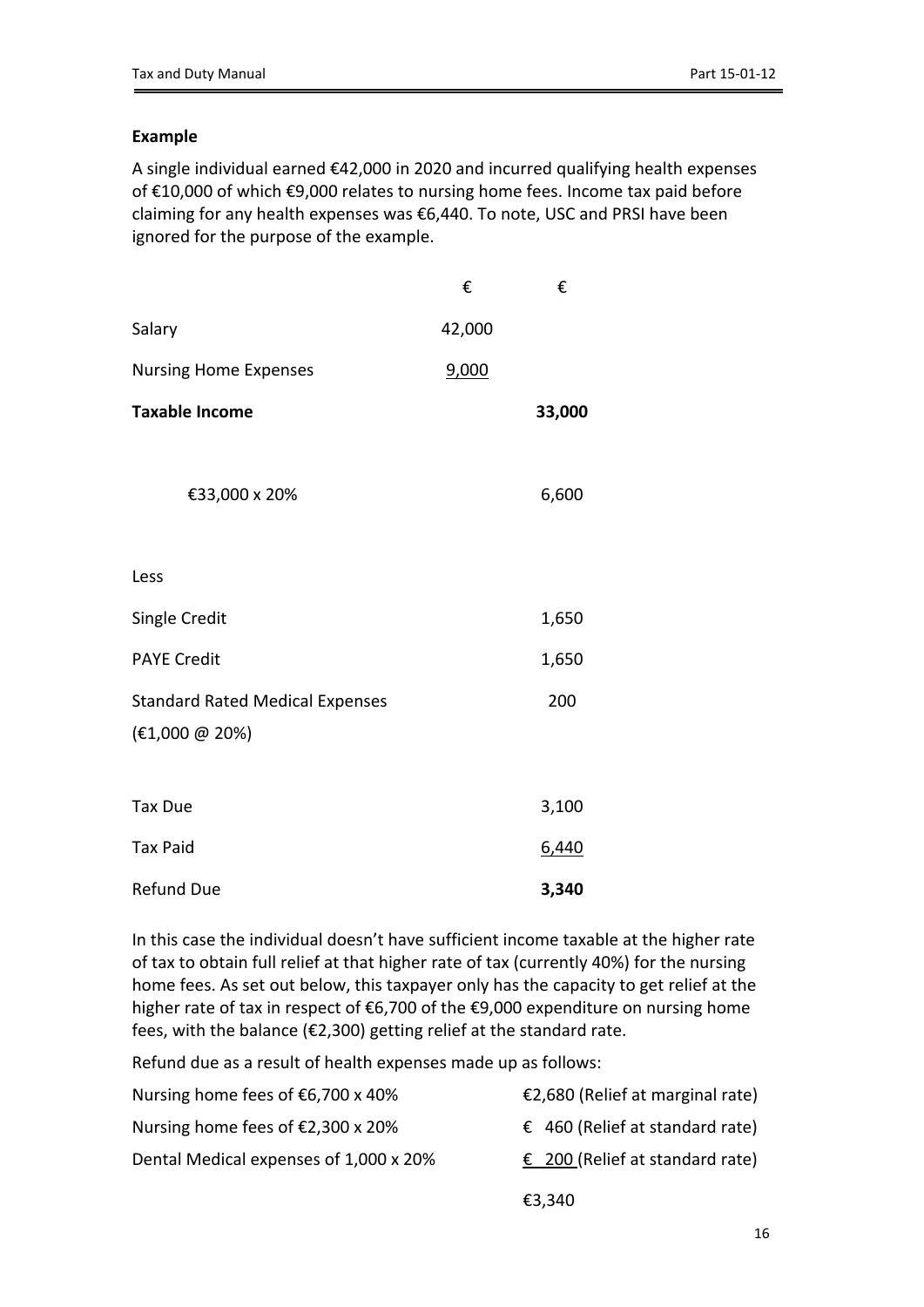The Nursing Home Support Scheme (The "Fair Deal")

#### **Overview**

The Nursing Homes Support Scheme, also known as the "Fair Deal", provides financial support to individuals who need long-term nursing home care. The scheme, operated by the Health Service Executive (HSE) covers approved private nursing homes, voluntary nursing homes and public nursing homes.

Individuals who qualify for the scheme undergo a financial assessment. The income and assets of the individual are reviewed to determine what level of contributions the individual is able to make to the cost of his or her own care. The State covers any excess due above this amount. The amount covered by the HSE is known as "State Support".

Where an individual's assets include land and property in the State, the contribution based on such assets may be deferred. This means an individual is not required to liquidate his or her assets to fund his or her contribution to the cost of his or her care. Instead, the HSE pays the portion of the contribution (based on assets) to the nursing home on the individual's behalf. The money advanced by the HSE is collected from the individual's estate after his or her death. This deferral of the nursing home contributions due is commonly known as the "nursing home loan" or "Ancillary State support."

See the HSE website for further details on the [Fair](https://www2.hse.ie/services/fair-deal-scheme/about-the-fair-deal-scheme.html) [Deal](https://www2.hse.ie/services/fair-deal-scheme/about-the-fair-deal-scheme.html) [Scheme](https://www2.hse.ie/services/fair-deal-scheme/about-the-fair-deal-scheme.html).

#### **Tax Relief Available**

Section 469(2)(b) of the Taxes Consolidation Act 1997 provides that individuals who avail of financial support under the Fair Deal Scheme may claim income tax relief in respect of any contributions paid for nursing home care based on their own income and assets.

If the contribution is paid by another individual (such as a relative), that individual will be entitled to relief instead.

Amounts covered by the HSE do not qualify for tax relief in accordance with section 469(2)(c).

Section 469(3)(b) provides that amounts paid out of the estate of a deceased person in respect of health expenses as defined in section 469 may be allowed against the tax liability of the deceased individual.

Therefore, any deferred payment under the "nursing home loan" defrayed out of the estate of a deceased person by his or her executor or administrator is deemed to have been defrayed by the deceased person immediately before his or her death and may be claimed under the heading of health expenses against the tax liability of the deceased person by the executor of his or her estate.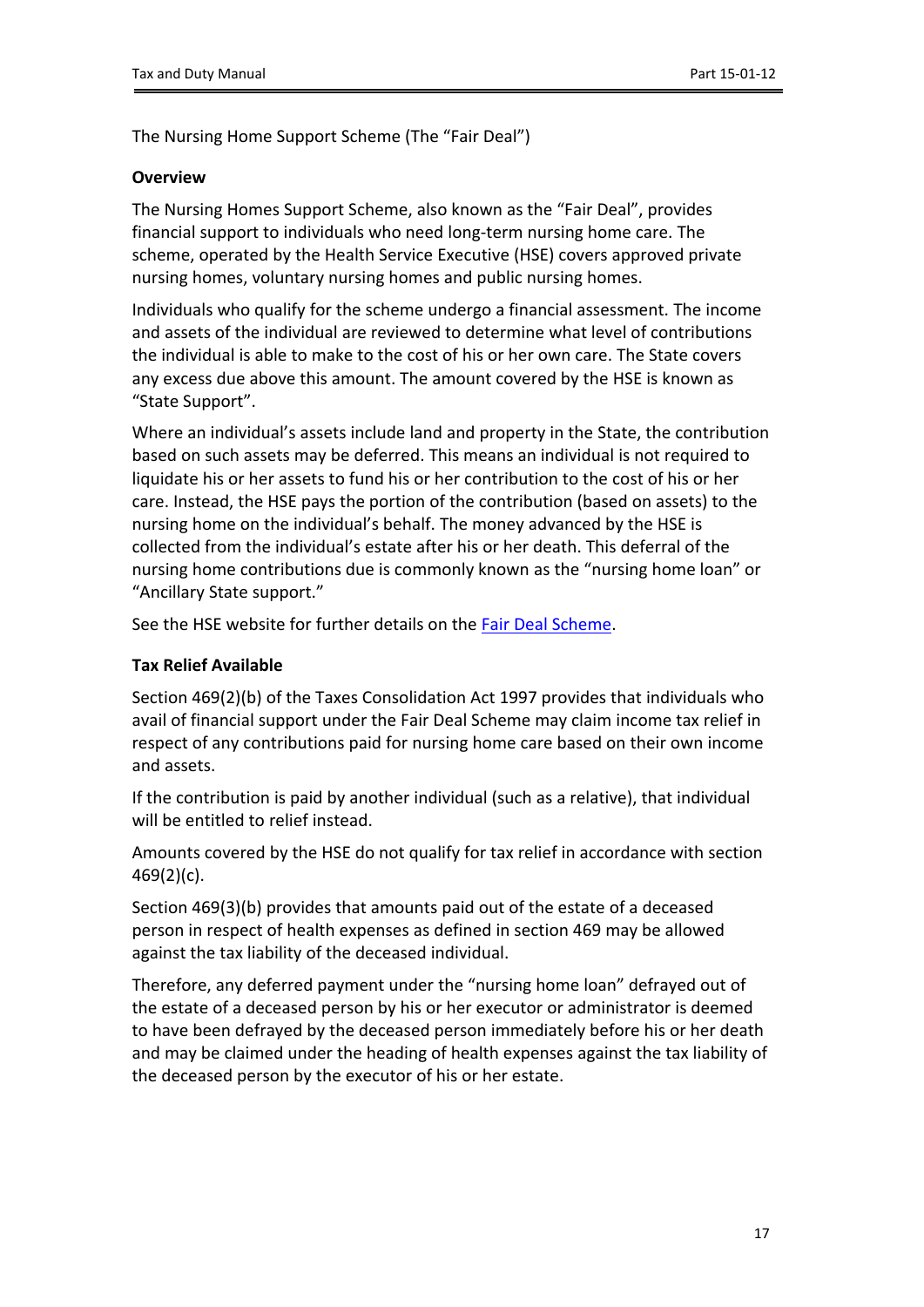## <span id="page-17-0"></span>5.1 Nursing Home Expenses - Examples

### **Scenario A:**

Nursing Home Resident Does Not Contribute to Nursing Home Costs - Such Costs Met by Another Person.

Provided the qualifying health expenses criteria are fulfilled, tax relief on the full cost of maintaining an individual in a nursing home may be allowed in cases where the claimant –

- a) has actually defrayed such cost; and
- b) has not been reimbursed, directly or indirectly, by the nursing home resident or by a third party in respect of such cost. (If so reimbursed, tax relief may be claimed on the amount paid to the nursing home less the amount reimbursed).

### **Scenario B:**

Nursing Home Resident Pays Some Nursing Home Costs - Balance Paid by Another Person (or Persons).

Provided the qualifying health expenses criteria are fulfilled, each person paying nursing home fees to a nursing home is entitled to claim tax relief on the portion paid by her or him which has not been reimbursed, directly or indirectly, by a third party. (If so reimbursed, tax relief may be claimed on the amount paid to the nursing home less the amount reimbursed.)

### **Scenario C:**

Nursing Home Resident Has Availed of Financial Support under the Nursing Homes Support Scheme and Must Make a Contribution Towards Care Costs based on his/her Assets (Savings and Properties).

The amount of the individual's contribution is €290 per week. If the individual is not in a position to pay €290 per week and does not want to sell his/her house he or she may apply to defer the payment until after his or her death or the sale of his/her property and receive the "Nursing Home Loan" (Ancillary State Support). This means that the HSE will pay the portion of the contribution relating to the individual's assets on his or her behalf by way of a loan.

These deferred payments will become payable after the death of the individual and, if defrayed out of the estate of a deceased person by his or her executor or administrator, are deemed to have been defrayed by the deceased person immediately before his or her death.

These payments may be claimed under the heading of health expenses against the tax liability of the deceased person by the executor of his or estate and are allowable at the individual's marginal rate of tax.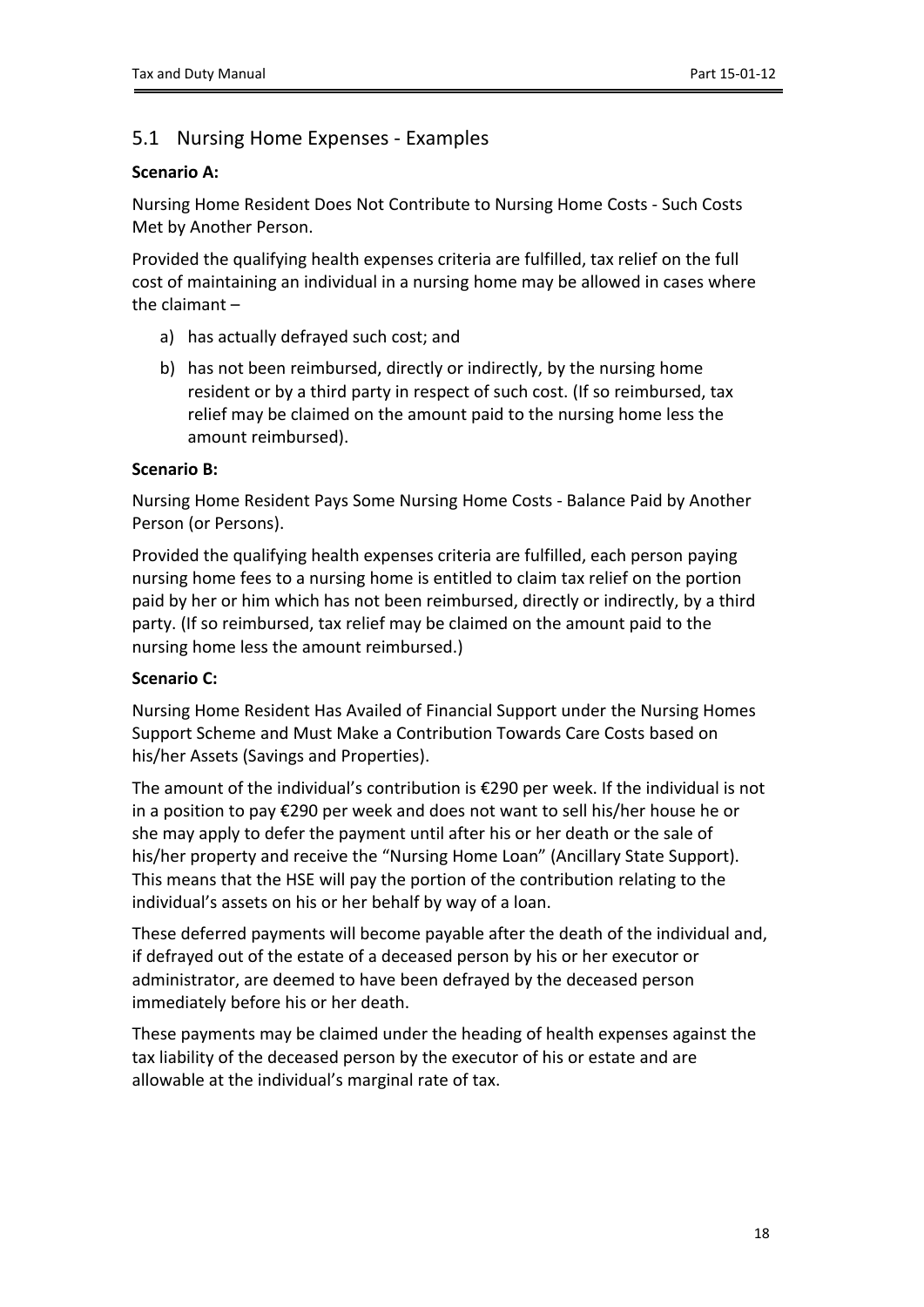# <span id="page-18-0"></span>6 Insurance or Compensation Payments

Section 469(3)(c) TCA 1997 provides that expenses are not regarded as having been defrayed by the individual in so far as they are recouped in any way by

- the individual:
- any dependant of the individual;
- from a public or local authority;
- under a contract of insurance; or
- by way of compensation or otherwise.

Where an individual receives damages for personal injury, the amount awarded may cover a variety of items including medical expenses. The medical expenses involved may comprise:

- a) a specific award for known expenses; and/or
- b) a lump sum award to cover potential expenses.

A specific award will, generally, relate to vouched amounts applicable to specific expenditure incurred before the award is made. In dealing with claims for medical expenses, no relief is given in so far as the expenses incurred are covered by a specific award.

A lump sum to cover potential expenses will not be related to specific expenses but will be given in anticipation of the claimant having to incur medical expenses in the future on account of his or her injury. Usually a lump sum award will be invested, and the expenses will be paid out of the income generated by the investment.

Medical expenses other than those covered by a specific award are treated as being paid primarily out of the claimant's income and/or capital (from whatever source), and accordingly a medical expenses claim in respect of expenses incurred after the date of the award, and which are not covered by a specific award, would not be restricted on account of a lump sum award.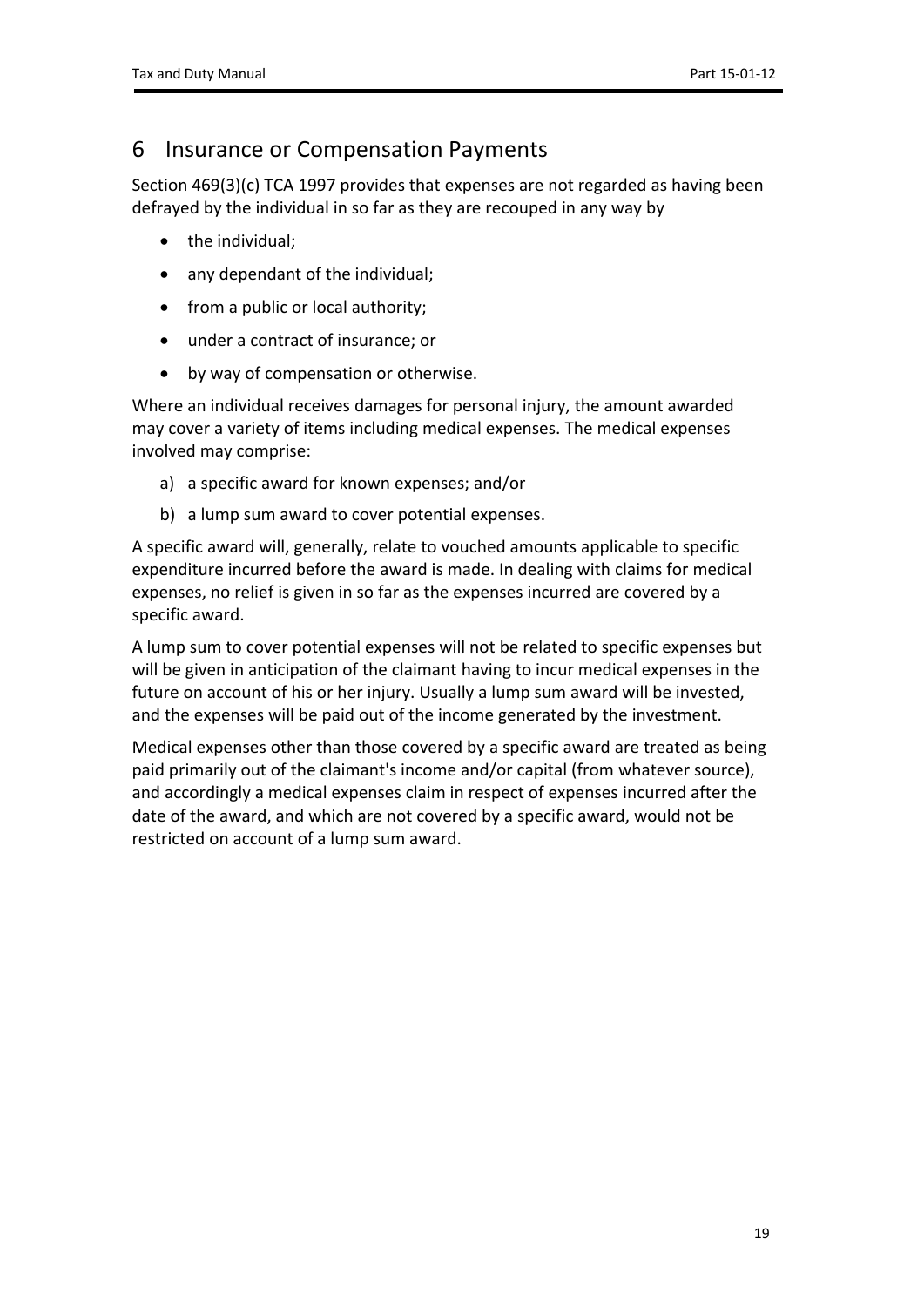# <span id="page-19-0"></span>7 Verification of Claims

Subject to a verification check where appropriate, claims for health expenses are processed on the basis of the information shown on the claim. In cases of doubt, the claimant will be contacted to clarify matters and may be asked to submit receipts. Receipts will be required where a case is the subject of a Revenue audit.

If a health expenses claim comes up for examination under a compliance programme, the taxpayer will be required to verify the expenditure claimed with relevant receipts.

The taxpayer has the option of having the claim examined by a Revenue office other than his or her own Revenue office, as the particular matter may be very sensitive in nature.

## <span id="page-19-1"></span>8 Health Care Outside the State

## <span id="page-19-2"></span>8.1 Care Obtainable Only Outside the State

Where certain qualifying health care is available only outside Ireland, the following applies:

- a) the health expenses are allowable provided that the [practitioner](#page-4-1) (GP, consultant or dentist) is entitled under the laws of the country in which the care is provided to practise medicine or dentistry there;
- b) the cost of maintenance or treatment in a hospital, nursing home or clinic is allowable provided the expenses are
	- necessarily incurred in association with the services of a [practitioner](#page-4-1) or
	- refer to diagnostic procedures carried out on the advice of a [practitioner;](#page-4-1)
- c) reasonable travelling and accommodation costs are allowable.

Under item c), the expenses of one person accompanying the patient may also be allowed where the condition of the patient necessitates it.

Where the patient is a child, the expenses of one parent may generally be allowed and, exceptionally, of both parents where both have to be in attendance.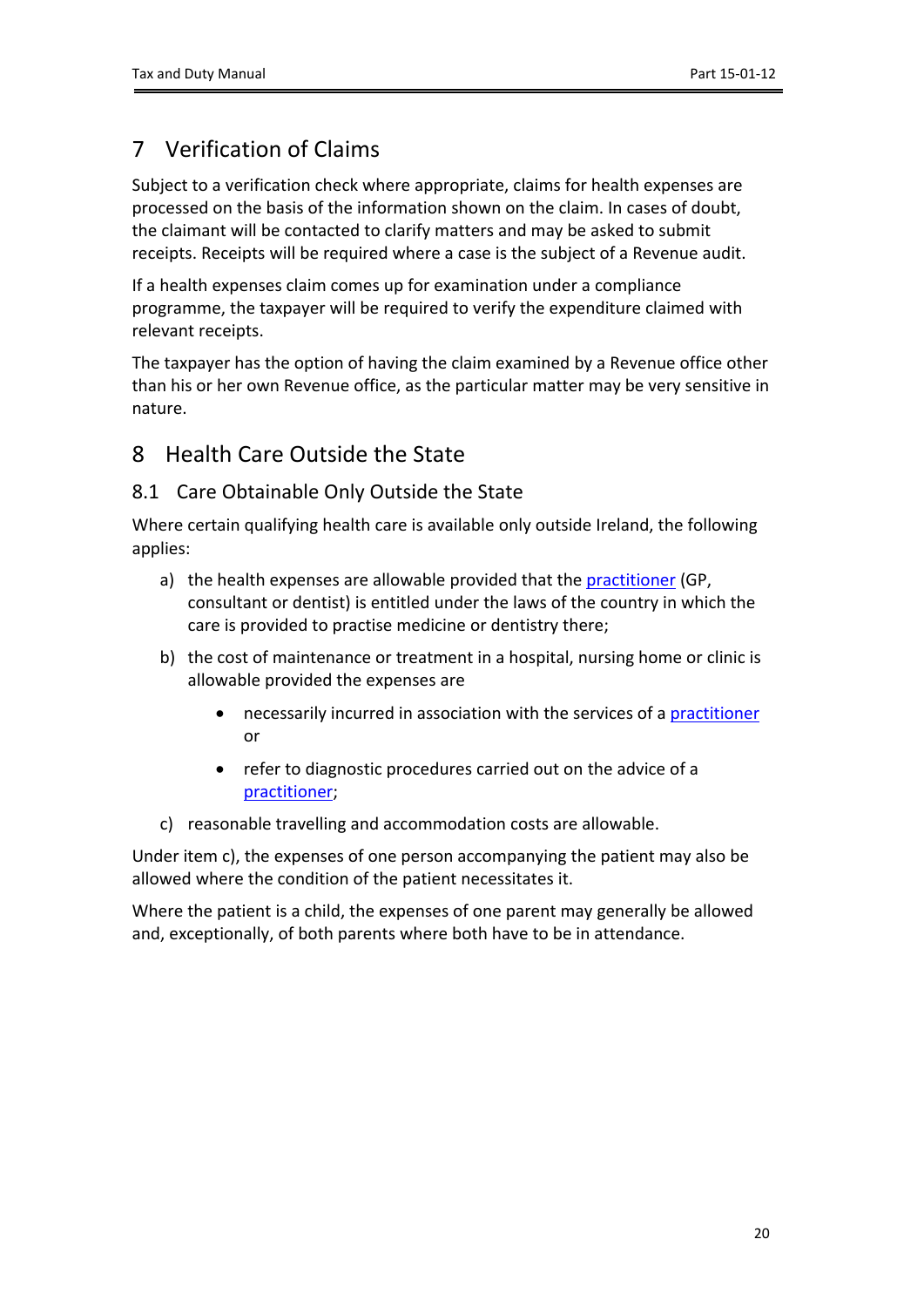## <span id="page-20-0"></span>8.2 Taxpayer Chooses to Receive the Treatment Outside the State

Where certain qualifying health care is available in Ireland, but the taxpayer opts to have the treatment outside the State, the following expenses qualify for tax relief:

- a) the cost of qualifying treatment carried out by a [practitioner](#page-4-1) (GP, consultant or dentist) provided such [practitioner](#page-4-1) is entitled under the laws of the country in which the care is provided to practise medicine or dentistry there; and
- b) the cost of maintenance or treatment in a hospital, nursing home or clinic is allowed provided the expenses are
	- necessarily incurred in association with the services of a [practitioner](#page-4-1) or
	- refer to diagnostic procedures carried out on the advice of a [practitioner.](#page-4-1)
- c) travelling and accommodation costs are **not** allowable.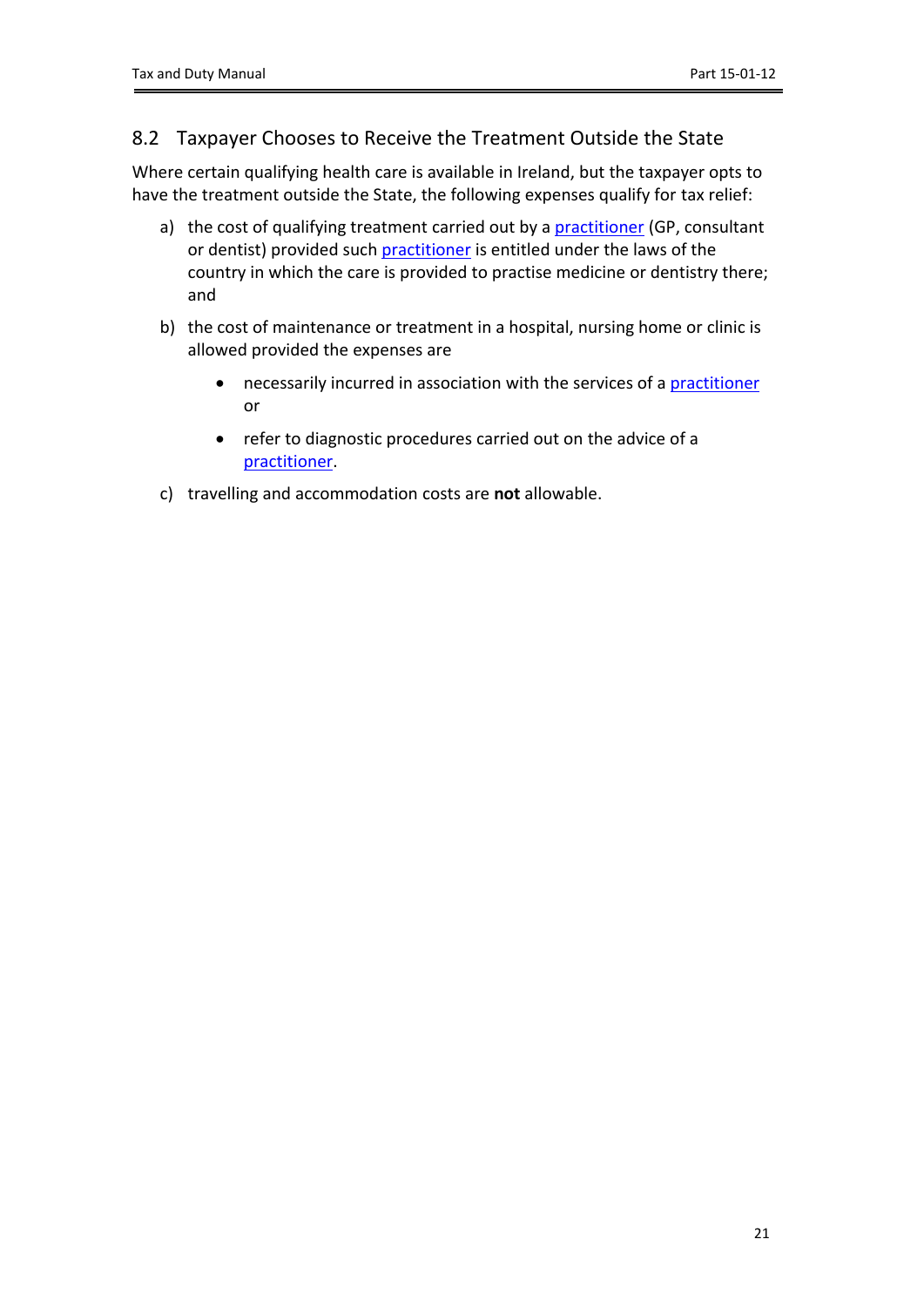# <span id="page-21-0"></span>9 Specific Categories of Patients - Specific Illnesses or **Disabilities**

### <span id="page-21-1"></span>9.1 Coeliac Patients

Coeliac patients may claim relief in respect of:

- a) qualifying health expenses, and
- b) the cost of foods that have been specifically manufactured to be gluten free (excluding gluten free alcohol). Such food may be considered an allowable expense for the purposes of a health expenses claim.

As the condition is generally on-going, a letter, (instead of prescriptions), from a doctor stating that the taxpayer is a coeliac sufferer is acceptable.

If receipts are requested, such receipts are not confined to those from a chemist. Receipts from supermarkets, etc., in respect of foods that have been specifically manufactured to be gluten free are also acceptable.

### <span id="page-21-2"></span>9.2 Diabetic Patients

Diabetic patients may claim tax relief in respect of:

- a) qualifying health expenses; and
- b) the cost of food products manufactured specifically for diabetics. Such food may be considered an allowable expense for the purposes of a health expenses claim.

A letter from a doctor stating that the taxpayer is diabetic is acceptable.

If receipts are requested, such receipts are not confined to those from a chemist. Receipts from supermarkets, etc., in respect of food products manufactured specifically for diabetics are also acceptable.

## <span id="page-21-3"></span>9.3 Blind Patients - Guide Dogs

Where a blind person maintains a trained guide dog, supplied by an organisation accredited by the Irish Guide Dog Association, an agreed sum of €825 (which is the equivalent of a tax credit of €165), may be claimed as a health expense.

The qualification criteria for granting this relief is that the individual must:

- be entitled to the Blind Person's Tax Credit under section 468 of the Taxes Consolidation Act 1997 and
- provide written confirmation from the Irish Guide Dogs Association that he or she is the registered owner of a trained guide dog.

Because there is a requirement for certification by a qualified [practitioner](#page-4-1) in order to obtain the Blind Person's Tax Credit, the use of a fully trained guide dog to alleviate the disability is deemed to constitute a health expense, and it is on this basis that the additional relief for health expenses is allowed.

See Tax and Duty Manual (TDM) [Part](https://www.revenue.ie/en/tax-professionals/tdm/income-tax-capital-gains-tax-corporation-tax/part-15/15-01-31.pdf) [15-01-31](https://www.revenue.ie/en/tax-professionals/tdm/income-tax-capital-gains-tax-corporation-tax/part-15/15-01-31.pdf) for further information on the Blind Person's Tax Credit.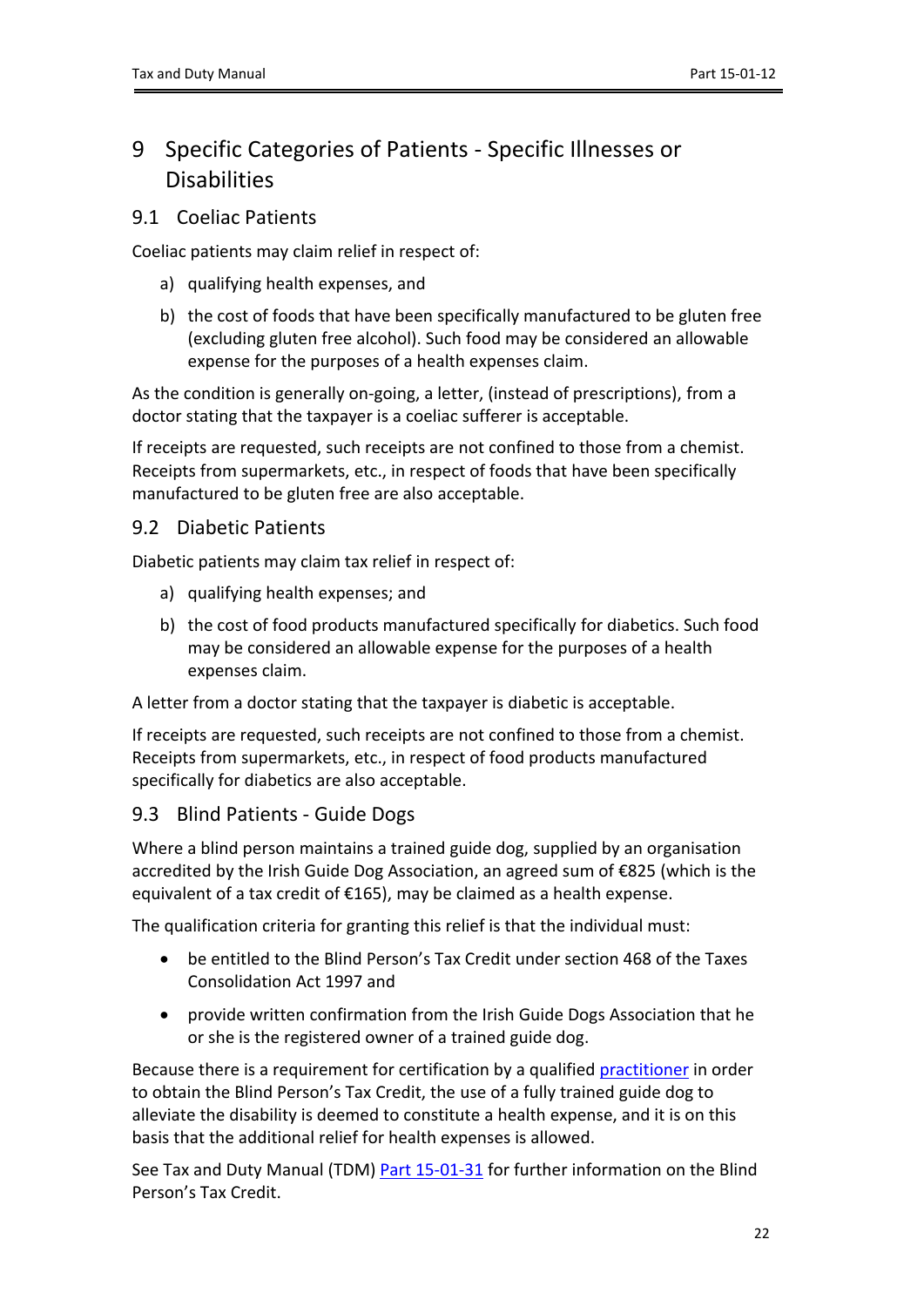A letter from the organisation which supplied the dog confirming that the claimant is the registered owner of a guide dog should be submitted with the first claim for relief. Claimants should not be requested to vouch such claims after that.

## <span id="page-22-0"></span>9.4 Assistance Dogs for Certain Patients (Including Children with Autism)

If a person maintains a trained assistance dog, a sum of €825 (which is the equivalent of a tax credit of €165) may be claimed as a health expense similar to the relief allowed to blind individuals who maintain a guide dog.

Assistance dogs are trained to meet the specific needs of their owner which can include the following:

- Help their owner to stand and walk by providing a stable base and forward motion;
- Provide warning of an approaching seizure or a fall in blood sugar levels, to allow the owner to take preventive action;
- Alert a deaf owner to a variety of sounds;
- Help a person dress and undress;
- Bark to raise the alarm in an emergency for example, in the case of a fall or seizure;
- Retrieve items such as a telephone or dropped articles like keys or a bag;
- Help the person or child to get out and about more easily and have a calming effect, especially for children; and
- Detect danger or certain medical symptoms that the person may develop and give warning.

To qualify for the relief in respect of an assistance dog an individual must prove that he or she maintains a trained dog which has been supplied by an organisation accredited by Assistance Dogs Europe (ADEu). Assistance Dogs Europe (ADEu) are the European chapter of Assistance Dogs International (ADI), a worldwide coalition of non-profit programmes that train and place Assistance Dogs.

A statement from the organisation which supplied the dog will be sufficient for the first claim and the relief may be granted each year thereafter during which the individual maintains the dog.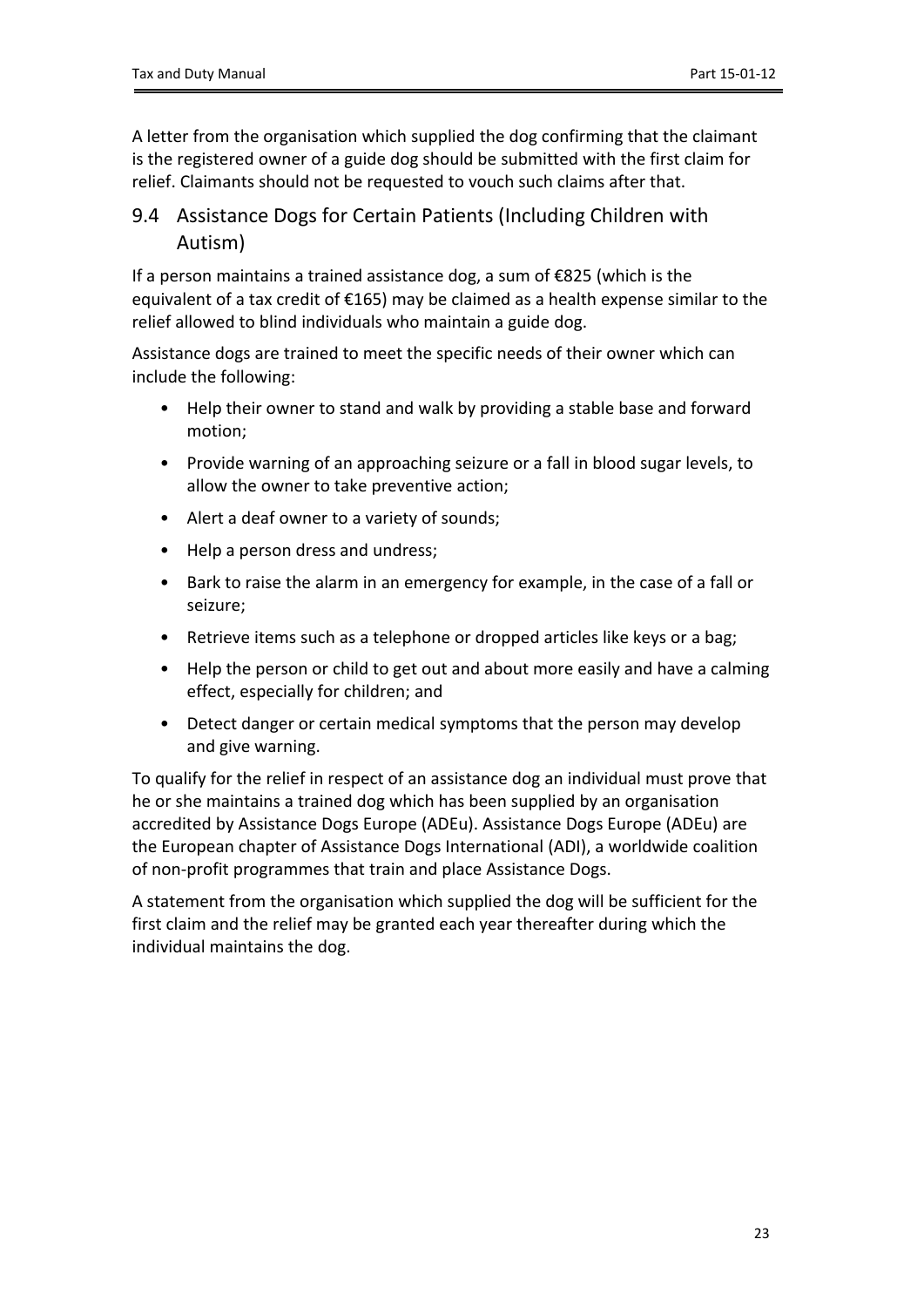## <span id="page-23-0"></span>9.5 In Vitro Fertilisation (IVF)

For the purposes of section 469 TCA 1997 "In Vitro Fertilisation" (or IVF) may be regarded as treatment in respect of infertility and relief may be allowed in respect of the cost of this treatment where the treatment is carried out by a [practitioner.](#page-4-1)

If the treatment involves maintenance in a hospital (i.e. overnight), relief may be allowed in respect of any expenditure incurred provided the hospital concerned provides access to 24-hour nursing care on-site.

### <span id="page-23-1"></span>9.6 Kidney Patients

### **Overview**

Relief may be granted in respect of certain health expenses incurred by kidney patients as follows:

- a) hospital dialysis (where the patient attends hospital for treatment);
- b) home dialysis (where the patient uses a dialysis machine at home); and
- c) Chronic Ambulatory Peritoneal Dialysis "CAPD" (where the patient has treatment at home without the use of a dialysis machine).

#### **Hospital Dialysis Patients**

The cost of expenses incurred in travelling to and from hospital for treatment should be quantified on the basis of the civil service reduced mileage rate for a car of up to 1500c.c. engine capacity rounded up to the nearest cent (currently 18c per km or 29c per mile).

Relief will be granted at the standard rate of tax. The claimant should specify the number of trips undertaken and the mileage involved. ([See](#page-30-1) [Table](#page-30-1) [A](#page-30-1) [of](#page-30-1) [Appendix](#page-30-1) [1](#page-30-1) for rates).

#### **Home Dialysis Patients**

Relief may be allowed under the following headings and at the rates shown in [Table](#page-30-2) [B](#page-30-2) [of](#page-30-2) [Appendix](#page-30-2) [1:](#page-30-2)

- a) Electricity
- b) Laundry and protective clothing
- c) Telephone
- d) Travelling: qualifying mileage at the appropriate rate per mile/km.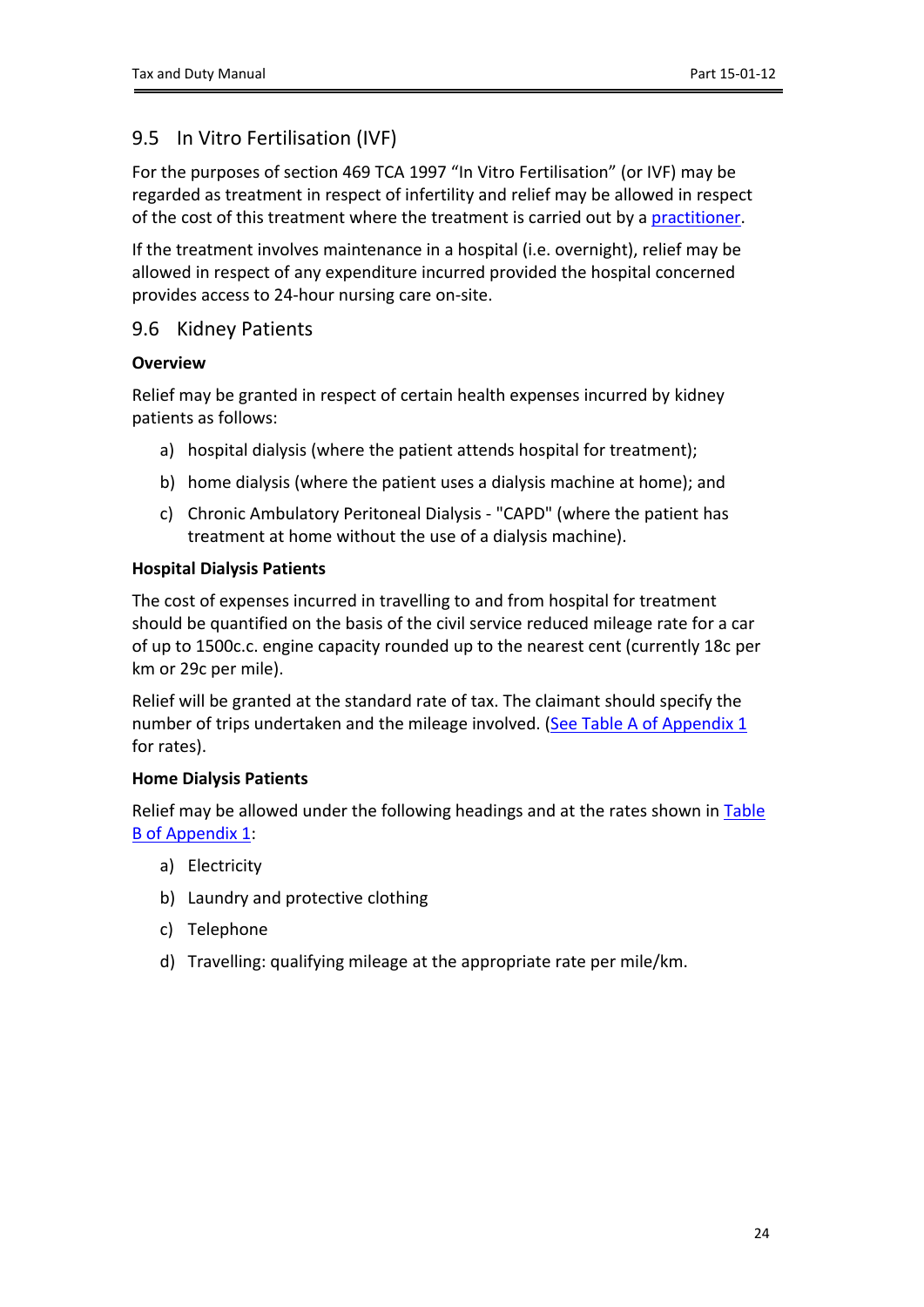### **Chronic Ambulatory Peritoneal Dialysis (CAPD) Patients:**

Relief may be allowed under the following headings and at the rates shown in [Table](#page-30-3) [C](#page-30-3) [of](#page-30-3) [Appendix](#page-30-3) [1:](#page-30-3)

- a) Electricity
- b) Laundry and protective clothing
- c) Telephone
- d) Travelling: qualifying mileage at the appropriate rate per mile/km.

The following material is either exempt from or not required to be published under the Freedom of Information Act 2014.

[…]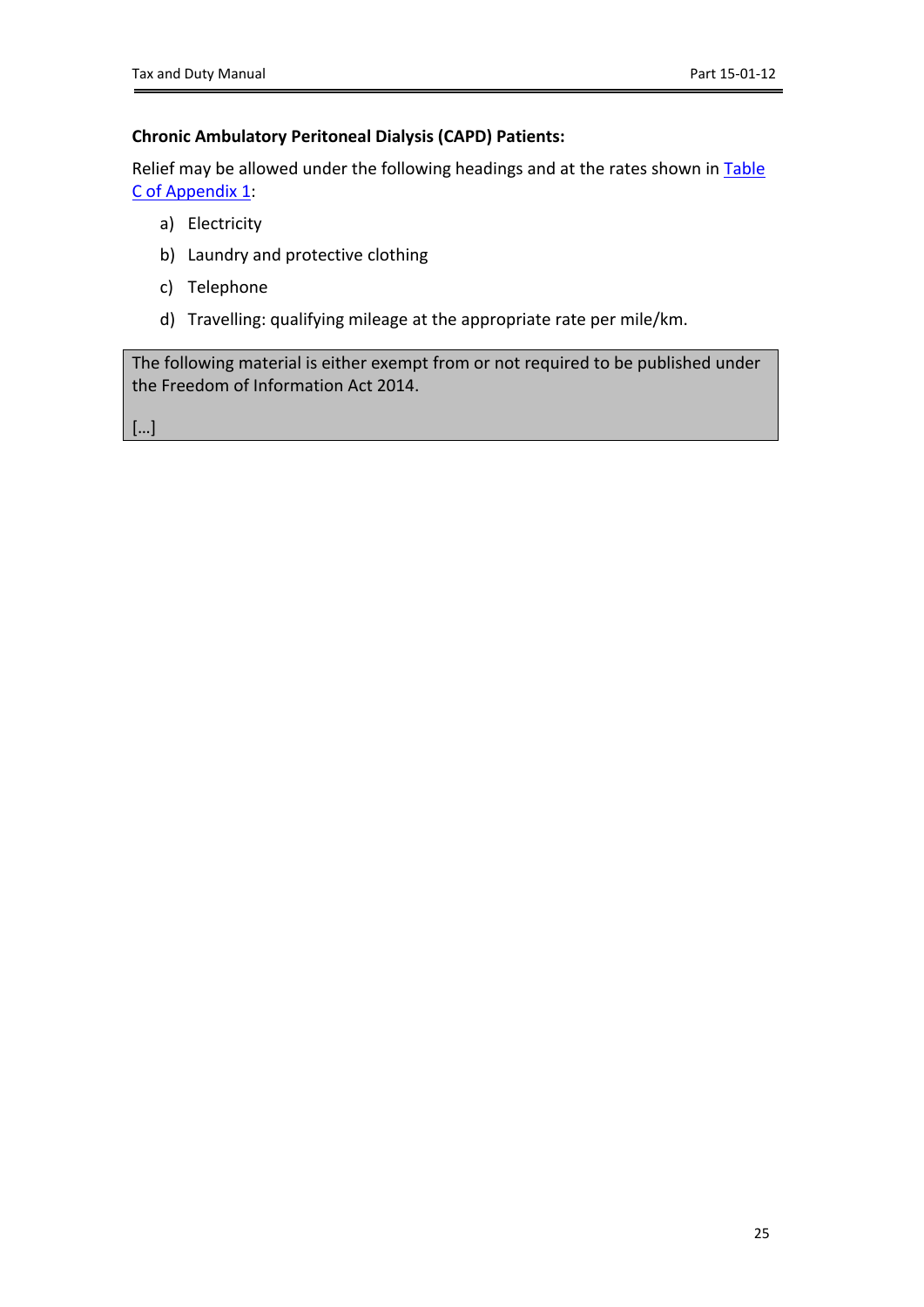# <span id="page-25-0"></span>10 Private Nursing

### <span id="page-25-1"></span>10.1 Home Nursing

In cases of serious illness where qualified nurses are engaged on the advice of a medical [practitioner](#page-4-1) to provide constant nursing care in the patient's home, tax relief under the heading of health expenses may be allowed where the following conditions are satisfied:

- a) a medical certificate is provided from a medical [practitioner](#page-4-1) which:
	- (i) shows the nature of the patient's illness,
	- (ii) states that constant nursing care by fully-qualified nurses in the patient's home is required, and
	- (iii) covers the full period for which home nursing is being claimed;
- b) the nurses providing the nursing care are fully qualified and their full names, addresses and qualifications have been supplied;
- c) receipts are provided in respect of all payments to the nurses and, where necessary, a breakdown of the payments is provided. This is to ensure that relief is given only in respect of the amounts paid which directly relate to the rendering of nursing care and not to the nurse's expenses.

Care should be taken to ensure that relief has not been granted in respect of the amount claimed under any other provision of the Income Tax Acts; e.g. claims cannot be allowed under section 467 of the TCA 1997 (Employed Person Taking Care of an Incapacitated Individual).

## <span id="page-25-2"></span>10.2 Special Nursing in a Hospital or Nursing Home

Where the claimant is a patient in a hospital or nursing home, relief under section 469 TCA 1997 may also be allowed in respect of payments made to qualified nurses to provide additional nursing care over and above that ordinarily provided by the institution, if:

- a) the conditions at (b) and (c) outlined for "Home Nursing" ([Chapter](#page-25-1) [10.1](#page-25-1)) are satisfied; and
- <span id="page-25-3"></span>b) a medical certificate is submitted from a medical [practitioner](#page-4-1) which -
	- (i) shows the nature of the patient's illness;
	- (ii) states that constant nursing care over and above that ordinarily provided in the institution is required, indicating the necessity for such additional care; and
	- (iii) covers the full period for which the nursing care is being claimed.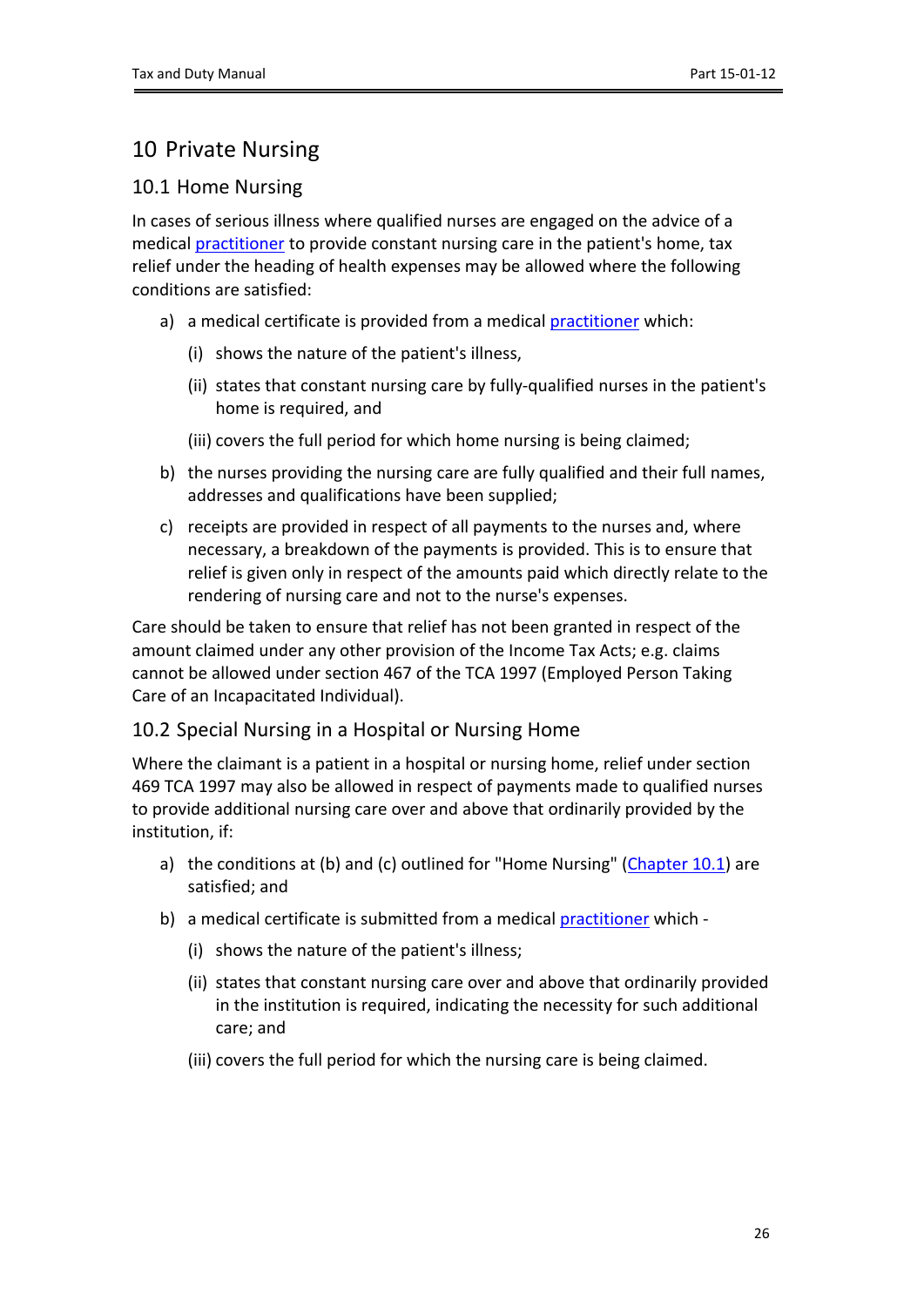# <span id="page-26-0"></span>11 Children with Life Threatening Illnesses, (Including Child Oncology Patients) or Permanent Disabilities

In addition to standard health expenses, additional relief is available for certain expenses incurred in respect of children with life threatening illnesses, (including child oncology patients), and children with permanent disabilities who require constant or regular hospital care.

Oncology Units in children's hospitals are concerned with the care and treatment of children with cancer or other diseases of the blood or marrow; (e.g. severe anaemia).

Constant or regular hospital care does not necessarily mean a stay in hospital. However, it does imply regular hospital attendance or supervision appropriate to the serious illness.

**Travel** The cost incurred for the following qualifies for relief: a) the cost incurred in transporting (unlimited journeys) the child and accompanying parents or guardians to and from hospital in respect of the patient, and b) the cost incurred by the parents or guardians of the child in visiting the hospital when the child is an 'inpatient' where such trips are shown to be essential to the treatment of the child. **Note:** If a private car is used, the cost of travel is determined at a rate as per kidney patients at [Appendix](#page-29-0) [1](#page-29-0) **Telephone** Where the child is being treated at home, a flat rate of €315 to include telephone rental and calls may be claimed where the expenses are incurred for purposes directly connected with the treatment of the child. The rates for previous years are as follows: 2018 - €310 2017 - €305 2016 - €305 2015 - €305 **Overnight Accommodation** Payments made by the parent or guardian to a hospital, hotel or B&B in respect of overnight accommodation in or near the hospital where the child is a patient where such overnight stay is necessary for the treatment of the child. **Hygiene Products and Special Clothing** The cost incurred in respect of these items subject to a maximum of €500 per year.

The items of expenditure are set out in the table below.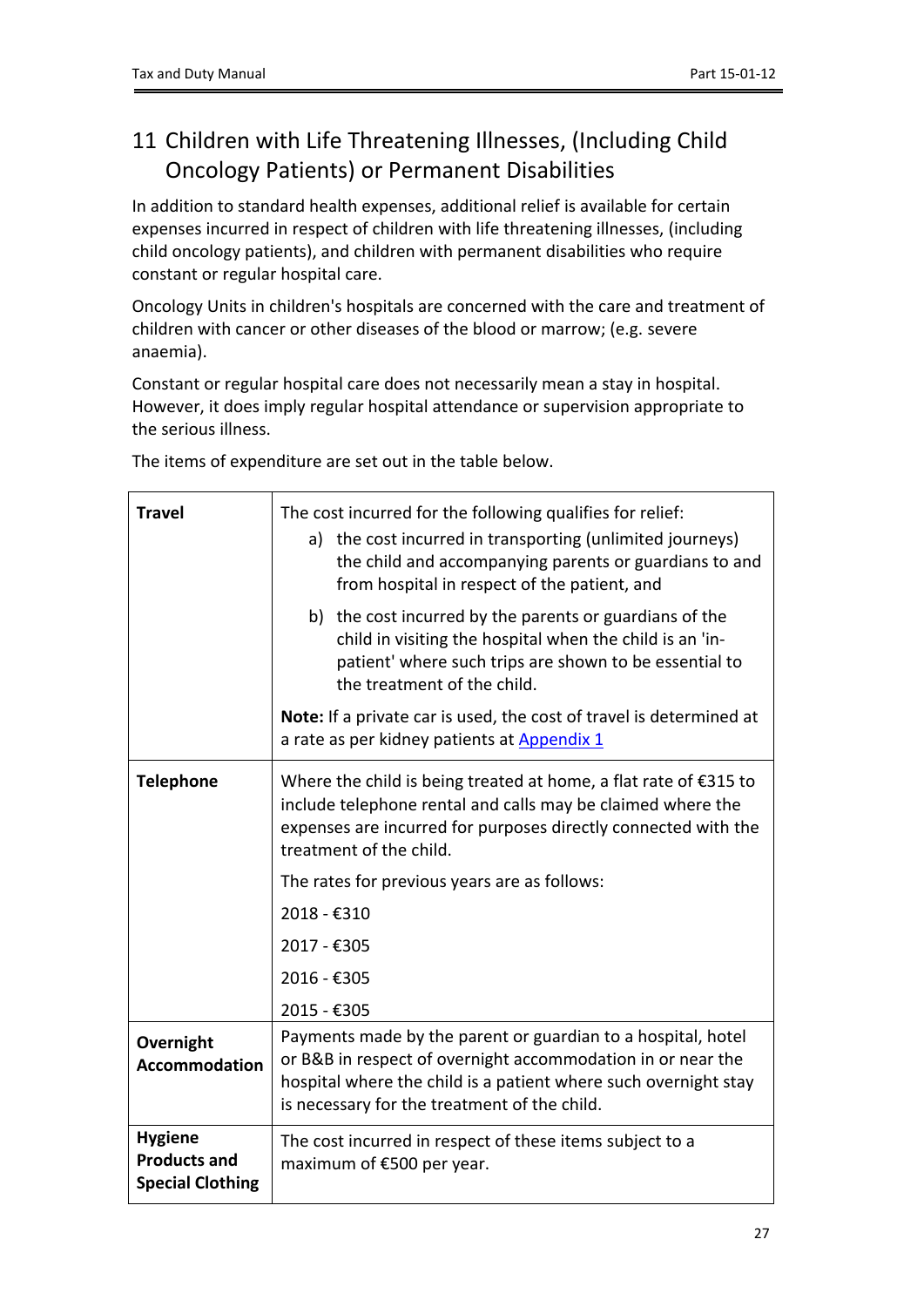**Note:** Claims in respect of the cost of minding brothers or sisters of the patient while the parents or guardians attend the hospital are not allowable.

## <span id="page-27-0"></span>12 Cosmetic Surgery

Claims in respect of cosmetic surgery or similar procedures are excluded from the definition of "health care" unless the surgery or procedure is necessary to ameliorate a physical deformity arising from, or directly related to a:

- congenital abnormality,
- personal injury or
- disfiguring disease.

Examples of circumstances where relief may be allowed in respect of expenditure on cosmetic surgery include:

- a) a defect from birth e.g. cleft lip or cleft palate, birthmarks, etc.;
- b) surgery necessary following an accident; or
- c) treatment received in respect of a disfiguring disease.

All cases should be examined on the basis of the claim as submitted and receipts requested if necessary.

Laser treatment for defective eyesight qualifies for relief as this treatment would qualify within the definition of "health care".

Relief may also be allowed in respect of gastric band surgery where a medical practitioner confirms that the treatment is necessary to alleviate a "life-threatening condition".

However, relief is not allowed in respect of cosmetic surgery, the sole or main purpose of which is to improve one's appearance.

### **Hair Restoration**

Hair transplant treatment for androgenetic alopecia, (known as female and male pattern baldness), is considered cosmetic in nature, (see [Chapter](#page-3-2) [2.1](#page-3-2)), and is not regarded as the provision of "health care". Accordingly, tax relief is not due in respect of expenditure incurred for hair transplant treatment in such cases.

However, other forms of alopecia, such as scarring alopecia, are different from androgenetic alopecia and must be considered separately. Scarring alopecia, for example, arises because of inflammation or infection of the hair follicles, which results in hair loss. Where ailments such as scarring alopecia are treated with medications to heal the scarring, tax relief can be allowed for the expenses incurred for the medications and the services of a medical practitioner.

Hair transplant treatment for scarring alopecia, may also qualify as the provision of health care if it can be shown that the transplant treatment was not cosmetic and was undertaken for the treatment of a congenital abnormality, a personal injury or a disfiguring disease.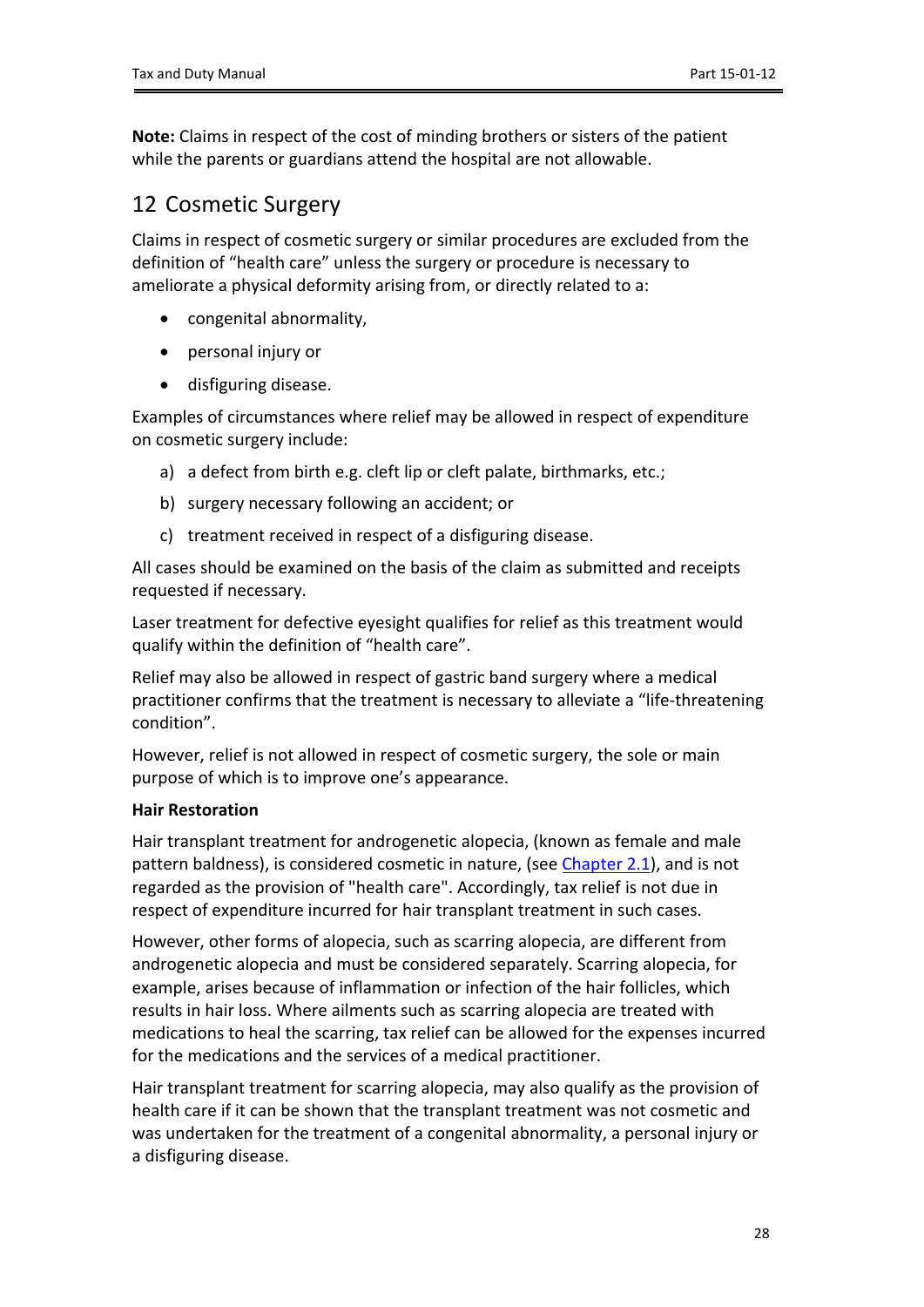# <span id="page-28-0"></span>13 Dental Treatment

### <span id="page-28-1"></span>13.1 Overview

Section 469 TCA 1997 specifically excludes relief for expenditure incurred on the:

- extraction, scaling and filling of teeth and
- provision and repairing of artificial teeth or dentures.

These items are excluded from relief even if there is an underlying medical condition that gives rise to the dental treatment or if the treatment in a particular case is considered to be of a non-routine nature.

A treatment for which relief is claimed must be considered in the light of the above exclusion (i.e. relief for the cost of any work carried out may not be allowed where the treatment is the extraction, scaling or filling of teeth, etc.).

If, however, the treatment was, for example, of an orthodontic nature, involving the extraction of a tooth as part of that treatment, relief would be allowed for the cost of the orthodontic treatment excluding the cost of the extraction.

An exception to this rule is the cost of the surgical extraction of impacted wisdom teeth, which is allowable. The surgical removal of impacted teeth carried out either in a hospital or in a dental surgery is not to be regarded as "routine dental treatment" within the meaning of section 469 TCA 1997. Relief should, therefore, be allowed for the cost of such surgical removals.

### <span id="page-28-2"></span>13.2 Claims for Non-Routine Dental Treatment.

An individual claiming relief for non-routine dental treatment must furnish, if required, a form [Med](https://www.revenue.ie/en/personal-tax-credits-reliefs-and-exemptions/documents/med2.pdf) [2](https://www.revenue.ie/en/personal-tax-credits-reliefs-and-exemptions/documents/med2.pdf) [\(Dental\)](https://www.revenue.ie/en/personal-tax-credits-reliefs-and-exemptions/documents/med2.pdf) which is signed and certified by the dental practitioner.

Forms Med 2 are supplied to Dentists through the Irish Dental Association. The amounts shown on the form Med 2 should be inclusive of all charges incurred in relation to the qualifying treatment including the cost of related diagnostic procedures and any charges for attending the relevant practitioner in relation to the treatment.

A list of treatments for which relief may be allowed is included in [Appendix](#page-31-1) [2](#page-31-1).

If requests are received for relief in respect of treatments other than those listed in Appendix 2, caseworkers should try to establish whether the treatment involves the extraction, scaling, filling of teeth, or the provision of artificial teeth or dentures.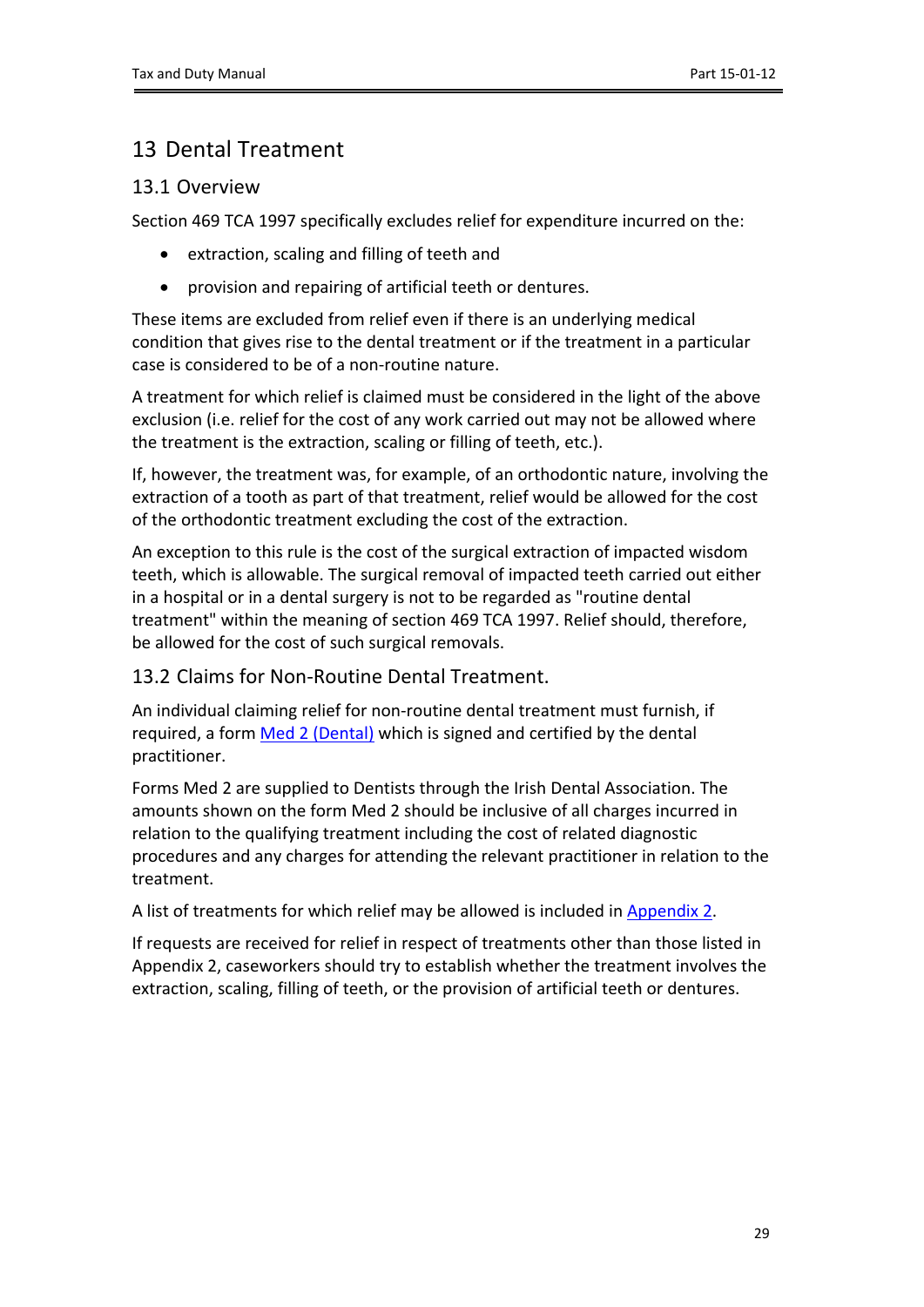### **Non-routine Dental Treatment outside the State**

<span id="page-29-0"></span>Non-Routine dental treatment obtained outside the State may be allowed provided the dentist is a qualified practitioner (i.e. entitled under the laws of the country in which the care is provided to practice dentistry there).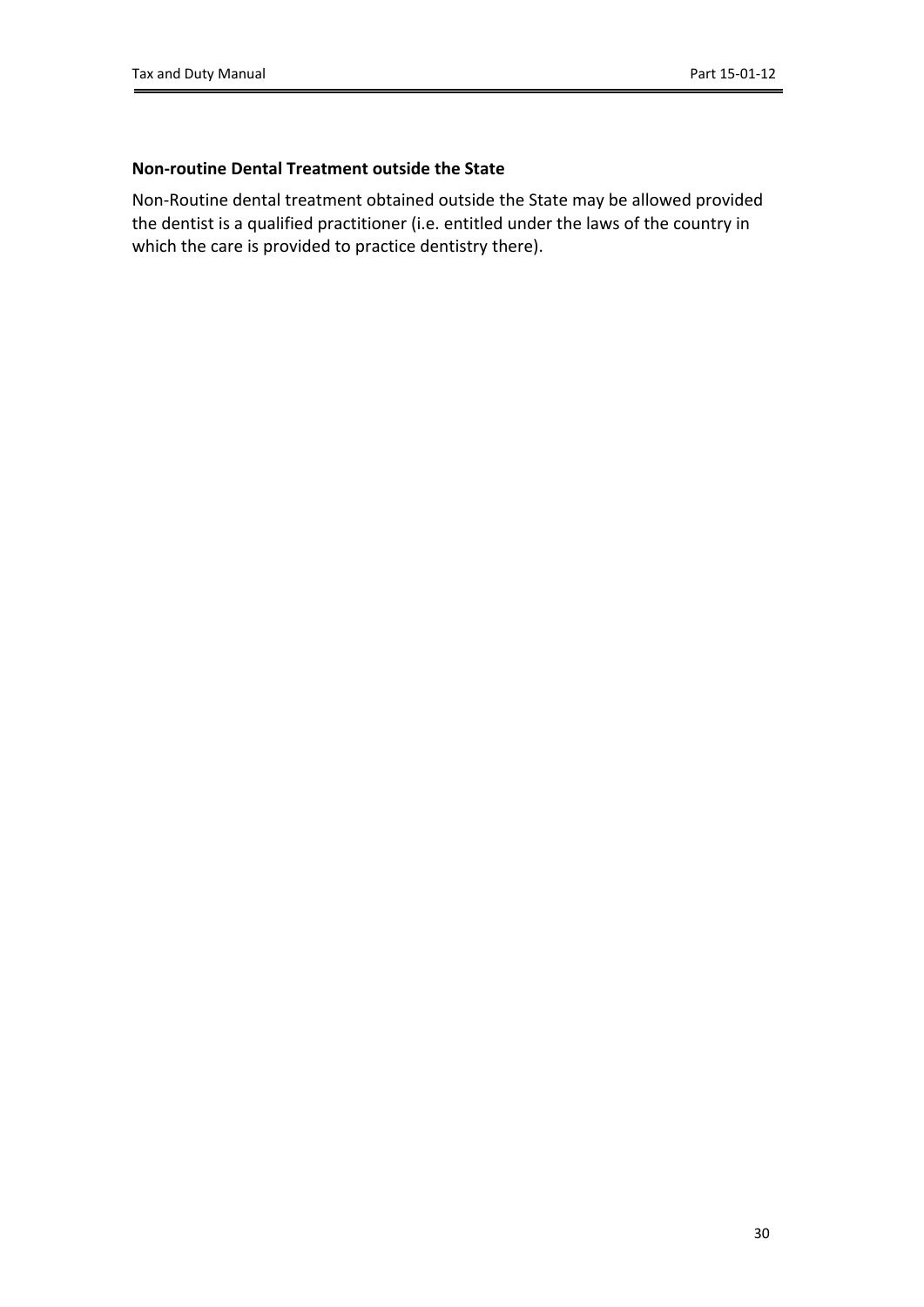# <span id="page-30-0"></span>Appendix 1 - Kidney patients

# <span id="page-30-1"></span>Table A - Hospital Dialysis Patients (Patient Attends Hospital for Treatment)

Relief in respect of expenditure incurred travelling to and from hospital, (unlimited journeys for all years), may be allowed at the following rates:

| 2015         | 2016       | 2017         | 2018         | 2019         | 2020*        |
|--------------|------------|--------------|--------------|--------------|--------------|
| 27c per mile | 27c per    | 29c per mile | 29c per mile | 29c per mile | 29c per mile |
| or           | mile       | or           | or           | or           | or           |
| 17c per km   | or         |              | 18c per km   | 18c per km   | 18c per km   |
|              | 17c per km |              |              |              |              |

## <span id="page-30-2"></span>Table B - Home Dialysis Patients (Patient Uses Dialysis Machine at Home)

Relief may be allowed in respect of expenditure up to the following amounts:

<span id="page-30-3"></span>

|                                          | 2015                                   | 2016                                | 2017                                | 2018                                | 2019                                | 2020*                            |
|------------------------------------------|----------------------------------------|-------------------------------------|-------------------------------------|-------------------------------------|-------------------------------------|----------------------------------|
| Electricity                              | €1,905                                 | €1,835                              | €1,790                              | €1,900                              | €2,035                              | €2,035*                          |
| Laundry<br>and<br>Protective<br>Clothing | €1,925                                 | €1,925                              | €1,935                              | €1,945                              | €1,965                              | €1,965*                          |
| Telephone                                | €305                                   | €300                                | €305                                | €310                                | €315                                | €315*                            |
| Travel                                   | 27c per<br>mile<br>or<br>17c per<br>km | 27c per<br>mile<br>or<br>17c per km | 29c per<br>mile<br>or<br>18c per km | 29c per<br>mile<br>or<br>18c per km | 29c per<br>mile<br>or<br>18c per km | 29c per mile<br>or<br>18c per km |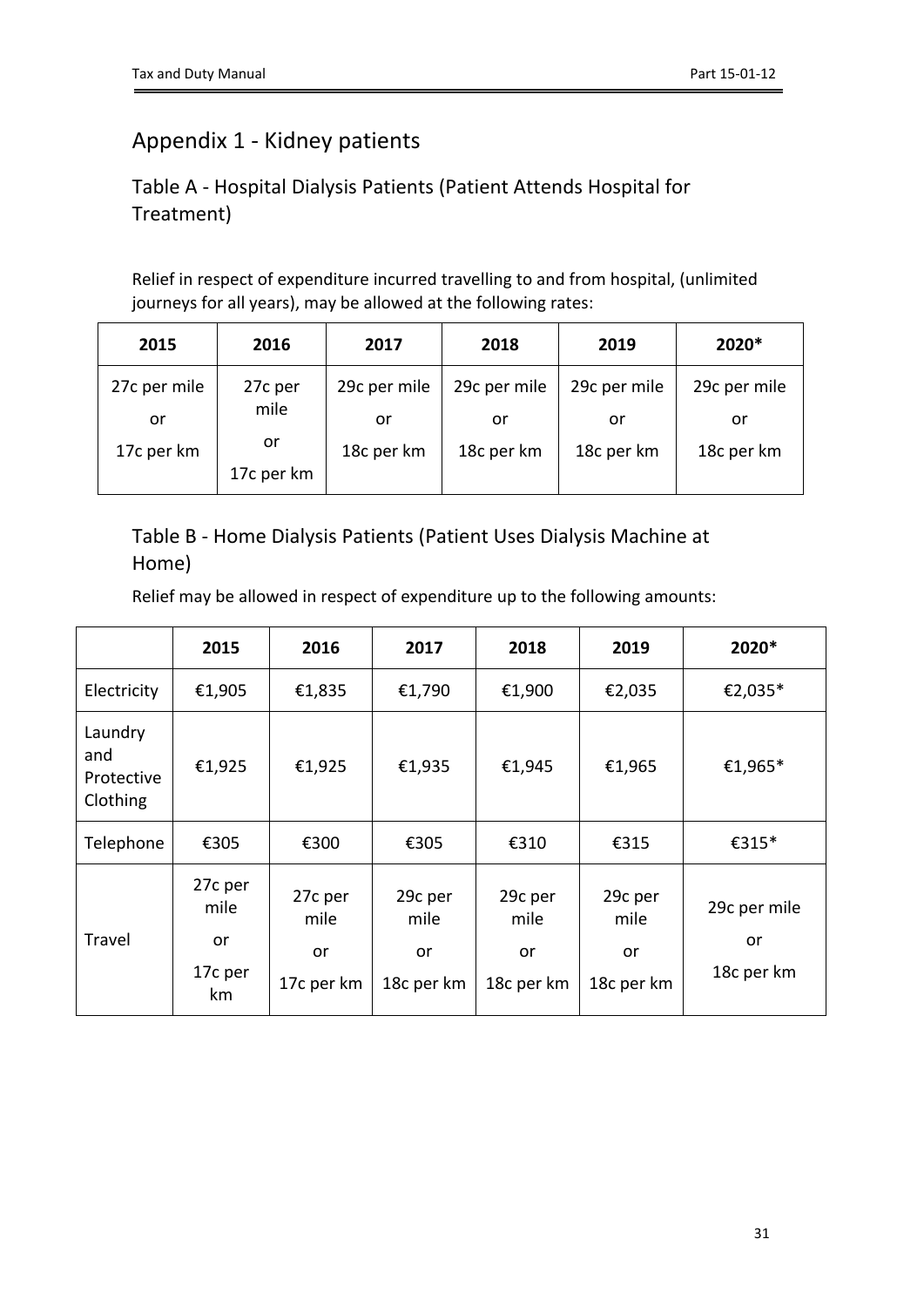# <span id="page-31-0"></span>Table C - Chronic Ambulatory Peritoneal Dialysis (CAPD) Patients (Patient has Treatment at Home Without Use of Dialysis /machine)

Relief may be allowed in respect of expenditure incurred up to the following amounts:

|                                          | 2015             | 2016             | 2017                    | 2018             | 2019             | 2020*               |
|------------------------------------------|------------------|------------------|-------------------------|------------------|------------------|---------------------|
| Electricity                              | €1,505           | €1,405           | €1,415                  | €1,505           | €1,610           | €1,610 <sup>*</sup> |
| Laundry<br>and<br>Protective<br>Clothing | €1,925           | €1,925           | €1,935                  | €1,945           | €1,965           | €1,965*             |
| Telephone                                | €305             | €300             | €305                    | €310             | €315             | €315*               |
| Travel                                   | 27c per<br>mile  | 27c per<br>mile  | 29c per<br>mile         | 29c per<br>mile  | 29c per<br>mile  | 29c per<br>mile     |
|                                          | or<br>17c per km | or<br>17c per km | <b>or</b><br>18c per km | or<br>18c per km | or<br>18c per km | or<br>18c per<br>km |

### **\*The amounts of relief to be given in respect of expenses incurred by kidney patients are updated on an annual basis.**

Where a claimant:

- makes a claim for repayment of kidney patient expenses during the year in which those expenses are incurred, and
- meets the criteria in [Chapter](#page-11-3) [4.3](#page-11-3),

<span id="page-31-1"></span>an interim repayment based on the previous year's figures may be made. Any amounts outstanding for the year will be paid on receipt of an end of year claim.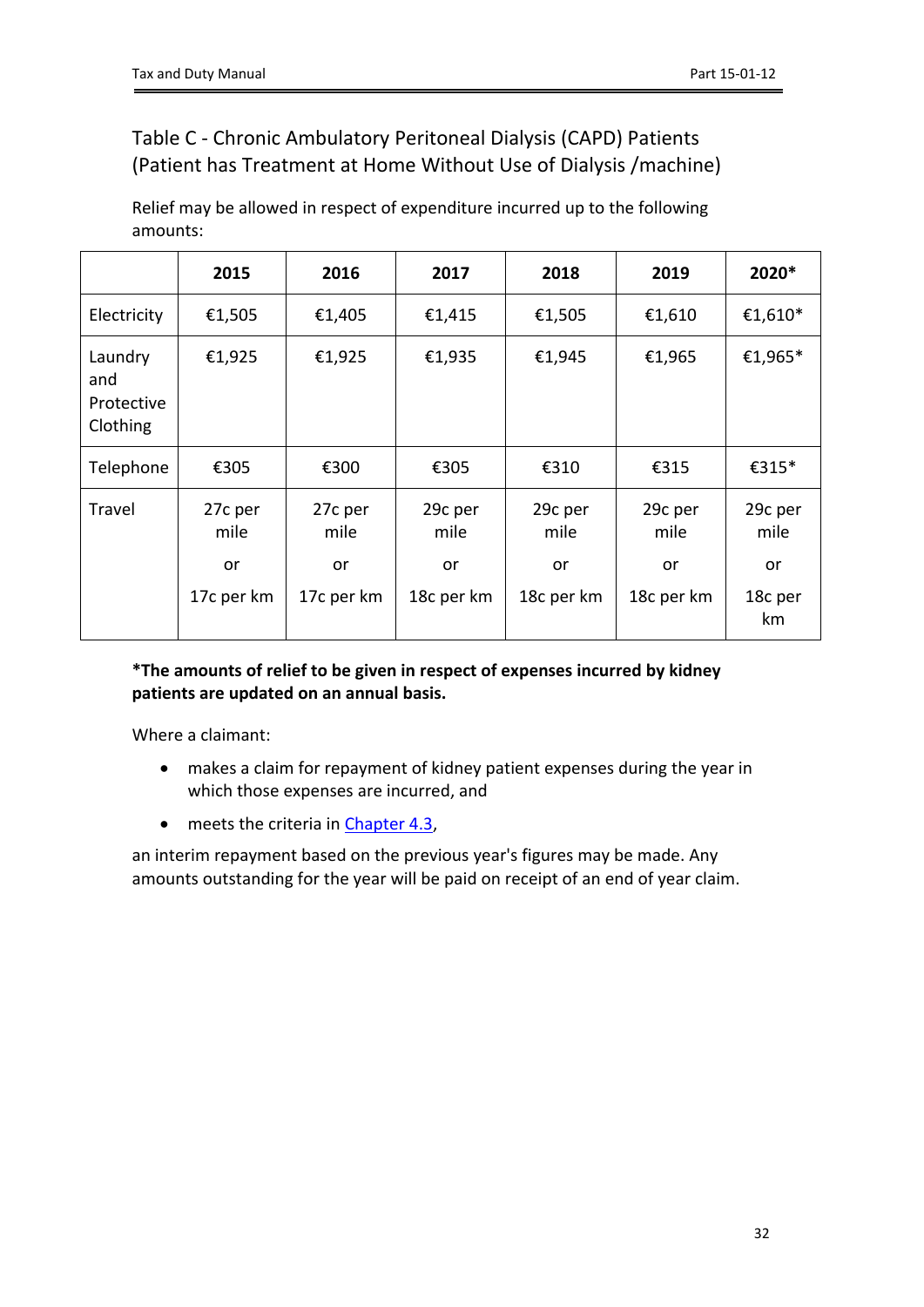# <span id="page-32-0"></span>Appendix 2 - Dental Treatments for which Tax Relief is Available

The following are examples of non-routine dental treatments for which tax relief is available.

### **A: Crowns**

These are restorations fabricated outside the mouth and are permanently cemented to existing tooth tissue.

Tax relief is also allowed for:

- expenditure on core preparation for crowns
- temporary conditioning crowns

### **B: Veneers/Etched Fillings**

These are types of crown.

#### **C: Tip Replacing**

This is regarded as a crown where a large part of the tooth needs to be replaced and the replacement is made outside the mouth.

#### **D: Post and Core Build-Ups**

These are inserts in the nerve canal of a tooth, to hold a crown.

Tax relief is allowed for post and core build-ups made from gold and/or other materials.

### **E: Inlays**

An inlay is a smaller version of a crown. Tax relief is only allowed if the inlay is fabricated outside of the mouth.

Tax relief is allowed for inlays made from gold and/or other materials.

### **F: Endodontics - Root Canal Treatment:**

This involves the filling of the nerve canal and not the filling of teeth.

### **G: Periodontal Treatment:**

The following treatments qualify for tax relief:

- Root planing, which is a treatment of periodontal (gum) disease
- Curettage and debridement which are parts of root planing
- Gum flaps, which is a gum treatment
- Chrome cobalt splints, if used in connection with periodontal treatment -